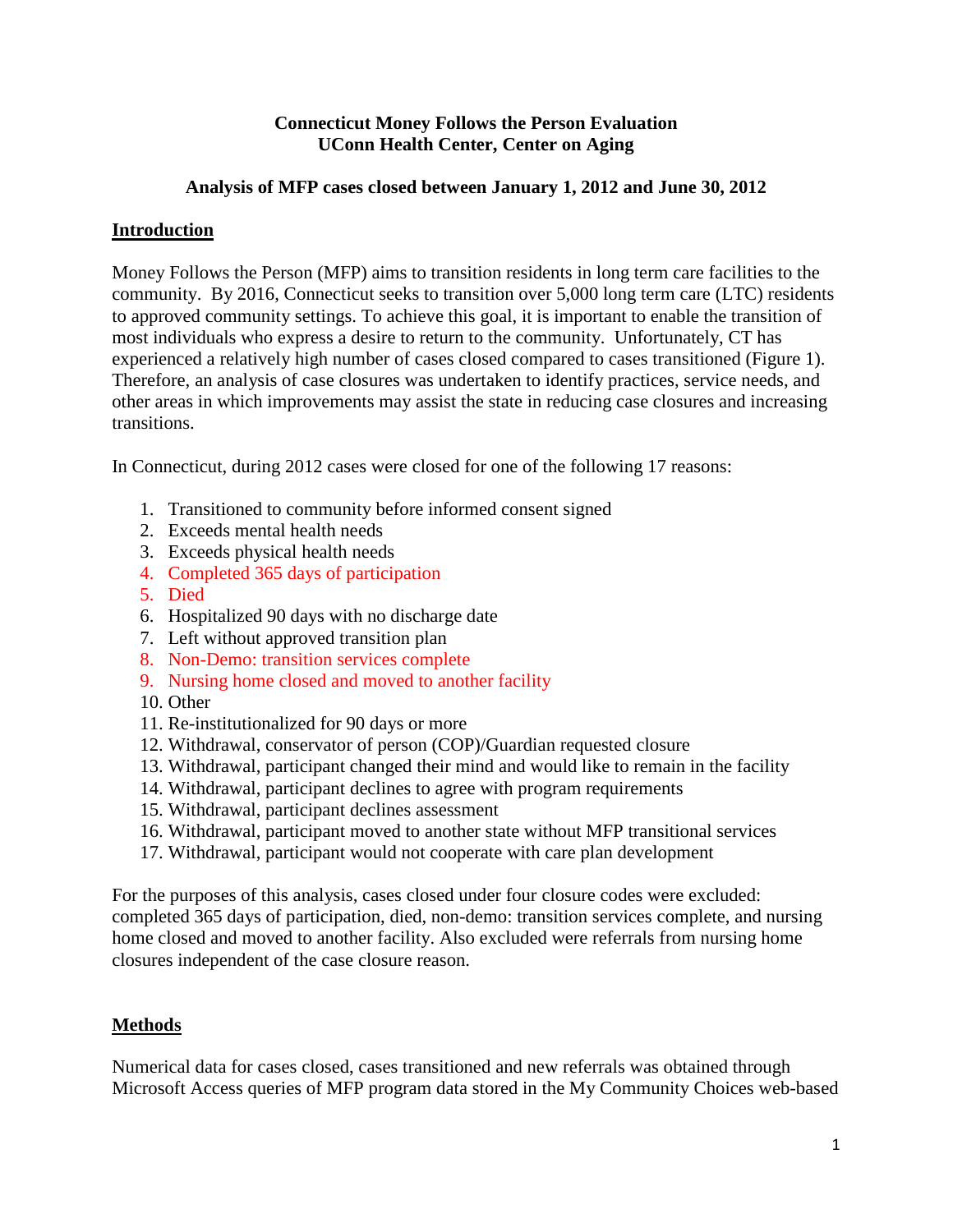tracking system. In-depth analysis of cases closed was conducted by using case notes from the CT MFP website and from individuals' paper files at the CT Department of Social Services. Finally, two focus groups with MFP transition coordinators from across the state were conducted; 12 transition coordinators participated in the first one and eight in the second.

First we compare data from 2009-12, the first four years of the MFP program. The remainder of the report focuses on cases closed between Jan 1, 2012 and June 30, 2012, presenting a detailed analysis of cases closed for each of the 13 closure codes included in the analysis. We provide a further breakdown of each reason code by demographic characteristics and by which home and community-based services (HCBS) program the consumer was targeted for. We then examine transition challenges (selected by the transition coordinators from a standardized checklist) and other common characteristics among the closed cases.

#### **Comparison of 2009-2012**

In three of the four years, case closures exceeded transitions, while in 2011 transitions exceeded closures slightly, 434 to 395, respectively. New referrals exceeded both in all years (Figure 1).Compared to the year 2011, in 2012 there was a 48.5% increase in referrals, 70.6% increase in cases closed and a 16.8% increase in cases transitioned (Figure 1). Comparing the two halves of 2012, despite a decrease in referrals in the second half, there was a large increase (36%) in closures and only a modest increase (17%) in transitions (Figure 2).





Total closures excluding: died, nursing home closure, completed participation, non-demo transition services completed New referrals excluding nursing home closures

Closures per 100 new referrals

 $\rightarrow$  Transitions per 100 new referrals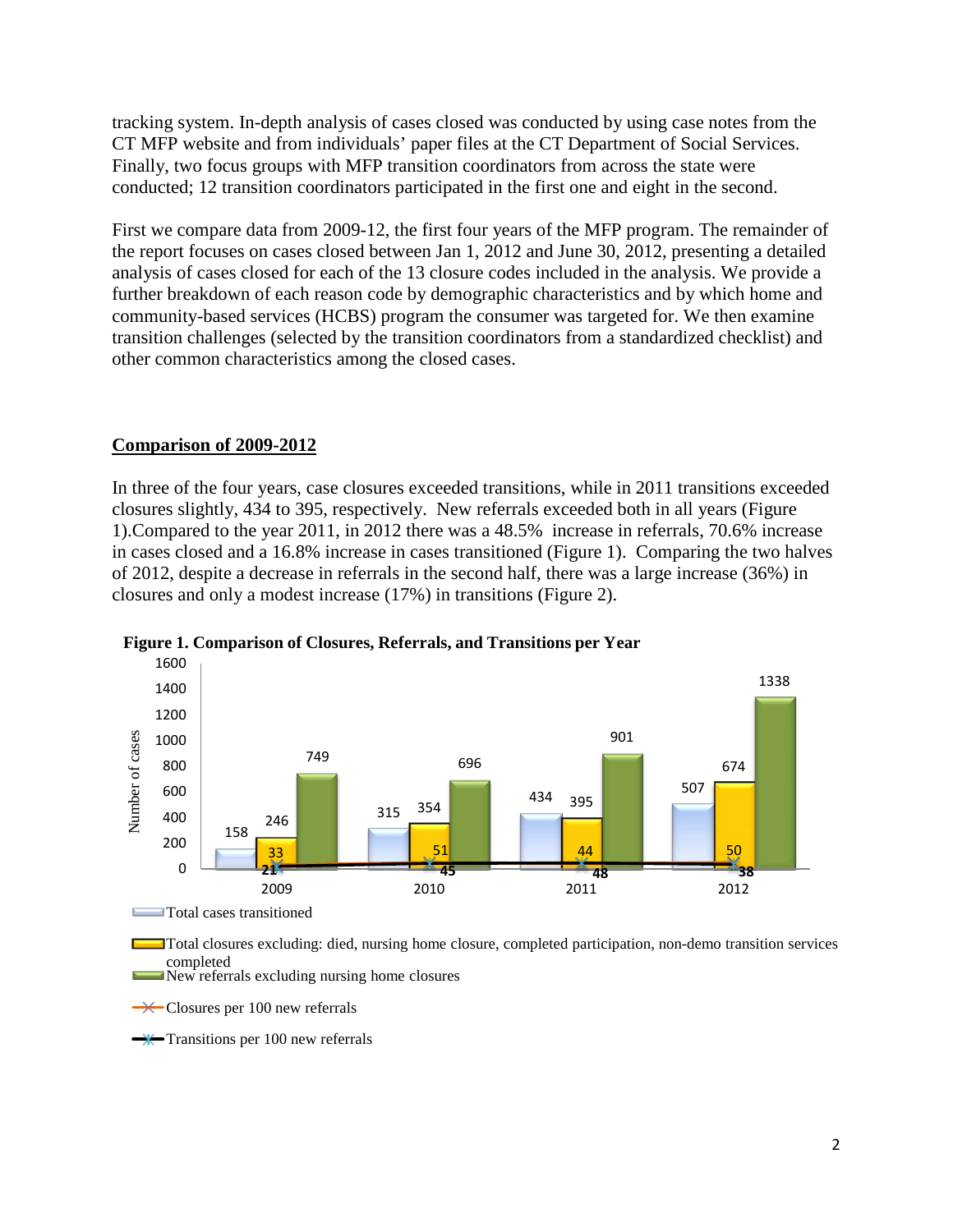



### **January 1, 2012 through June 30, 2012**

Out of the 286 cases closed during this time period, the top four closure reasons accounted for (60%) of the closures: Withdrawal, COP/guardian requested closure 63 (22.0%), withdrawal, participant changed their mind and would like to remain in facility 48 (16.8%), closed transitioned to community before informed consent signed 31 (10.8%) and exceeds physical health needs 30 (10.5%) (Figure 3).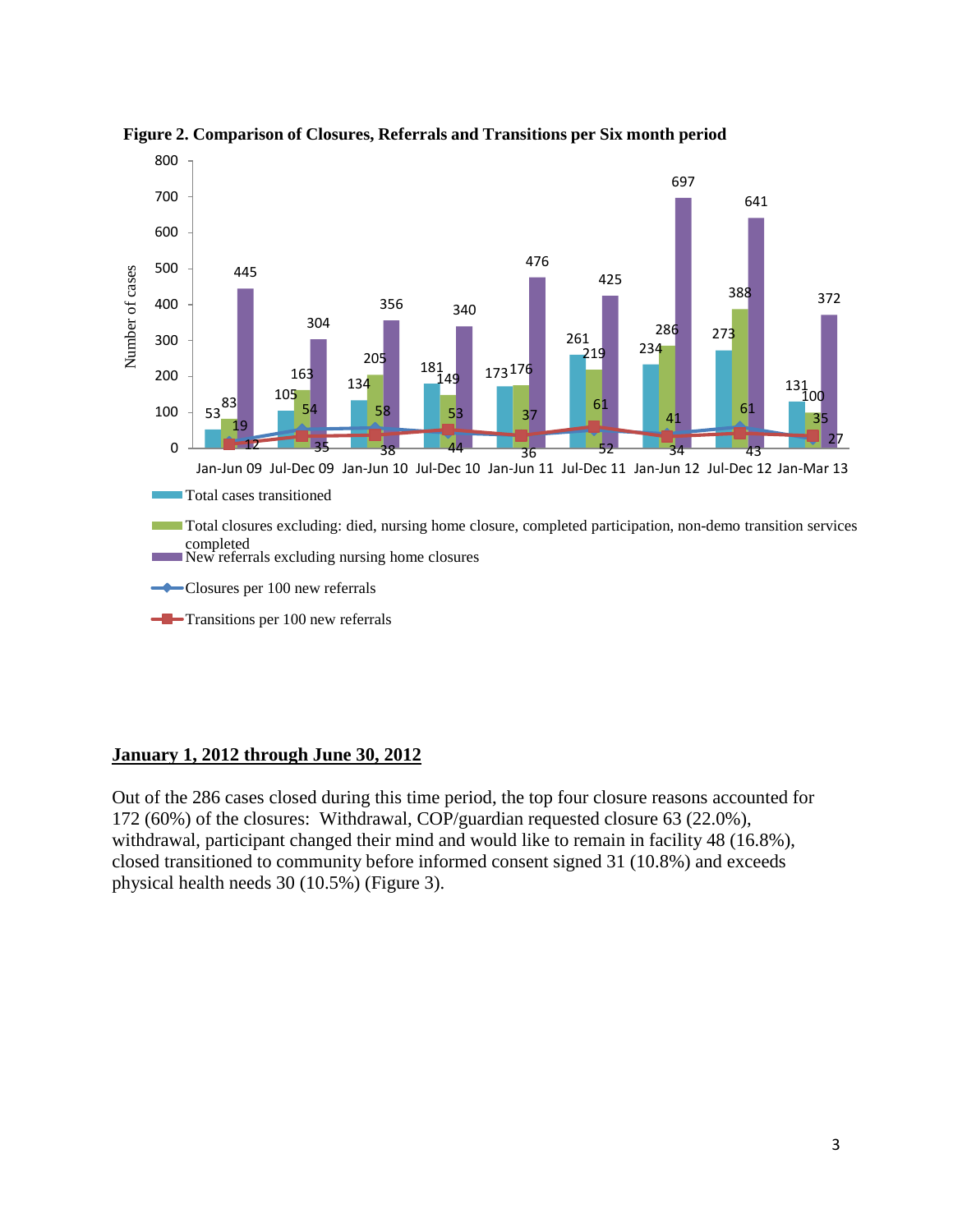

#### **Figure 3. Closed Cases January through June 2012**

#### **Closed cases by HCBS program and closure reason**

There are ten HCBS programs, including Medicaid waivers and state-funded programs, for which persons transitioning under MFP may be targeted in order to meet their continuing needs. These programs, and their abbreviations, include:

Abbreviations for the HCBS programs: CHCPE: CT Home Care Program for Elders CHCPE-AL: CT Home Care Program for Elders, Assisted Living CHCPE-PCA-AB: CT Home Care Program for Elders, Personal Care Assistance Agency-Based CHCPE-S: CT Home Care Program for Elders, State funded ABI: Acquired Brain Injury Waiver DDS: Department of Developmental Services Waivers MH: Mental Health Waiver PCA: Personal Care Assistance Waiver PDSP: Physical Disability State Plan MHSP: Mental Health State Plan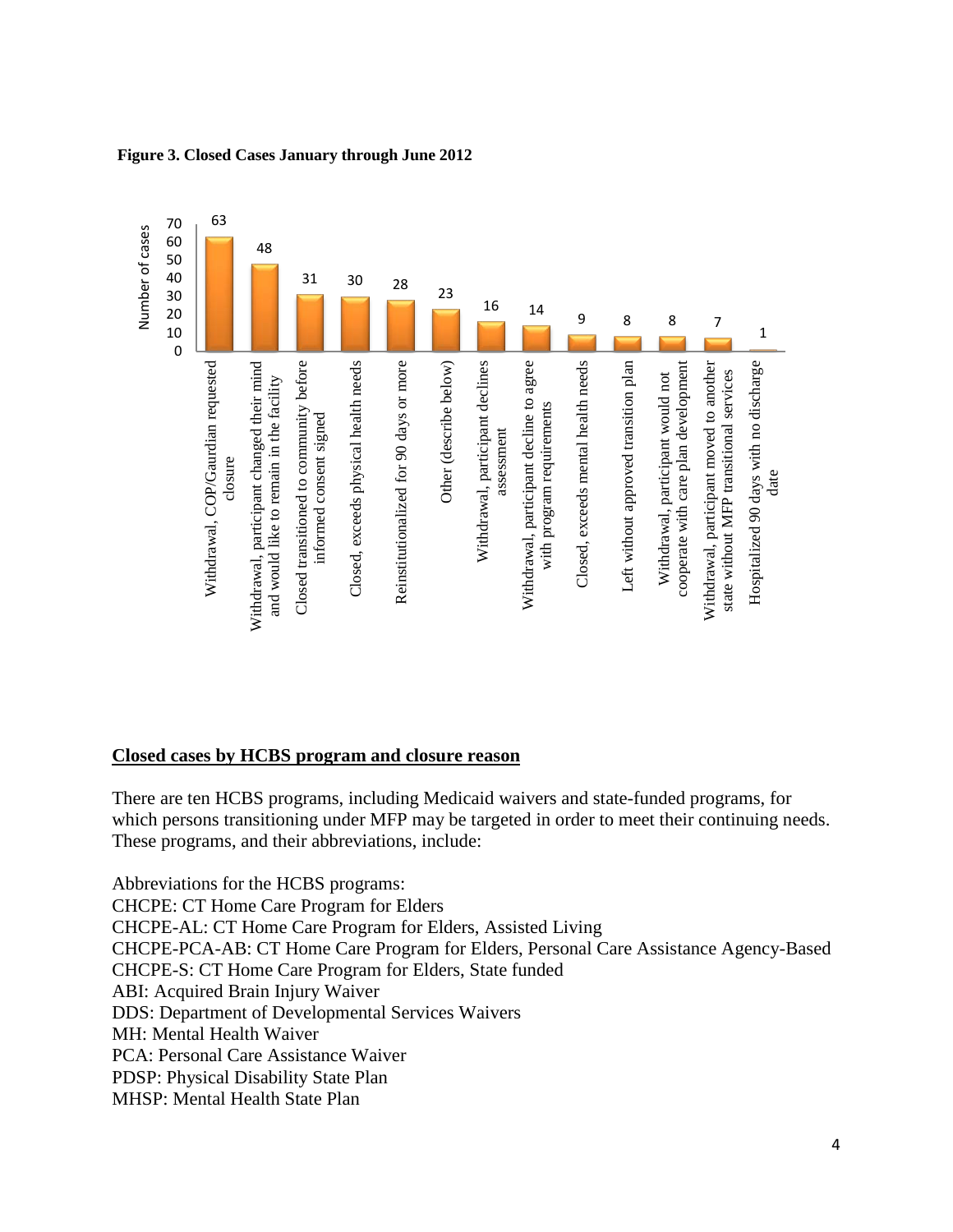Almost 113 (40%) of the 286 cases closed during the first half of 2012 were not targeted for any of the available HCBS programs. The largest percent of the other cases closed, 103 (36%), had been targeted for a least one of the available types of the elder waiver. The next waiver with most cases closed was the PCA waiver with 27 (9.4%), followed by the mental health waiver with 23 (8.0%) (Figure 4).





Of the 113 cases that had not been targeted for any waiver, 30 closed due to the individual transitioning to the community before informed consent signed, 33 due to COP/guardian requesting closure, 14 due to the participant changing their mind, and the remaining 36 cases were distributed amongst the other closure reasons. Of the 59 targeted for the CHCPE waiver, 14 closed due to exceeding physical needs, another 14 closed due to COP/guardian requesting closure, 10 closed due to the participant changing their mind, and the remaining 21 cases were distributed amongst the other closure reasons. Additionally, half of the 28 cases targeted for the CHCPE-S waiver closed due to reinstitutionalization for 90 days or more (Table 1).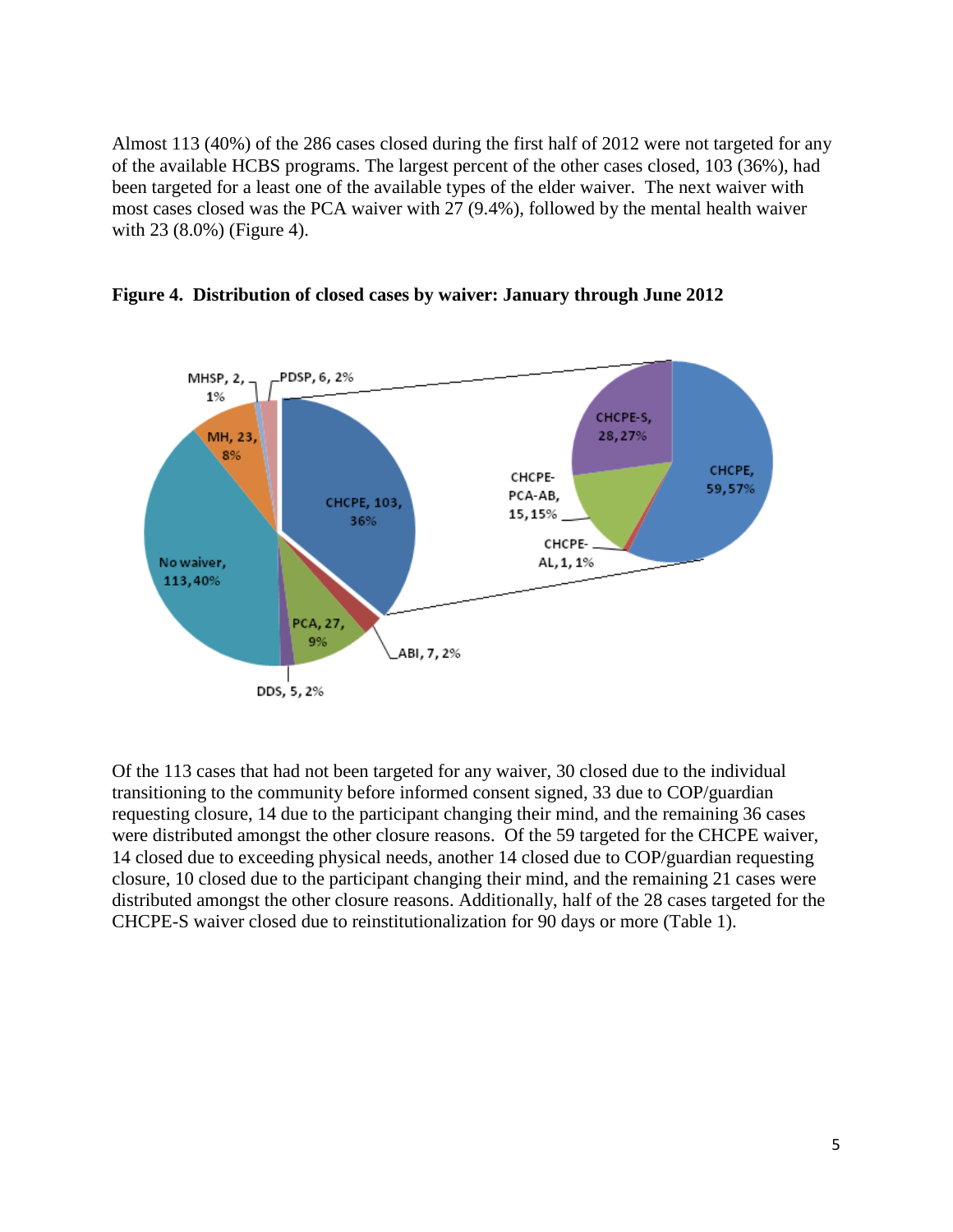# **Table 1. Distribution of closed cases by waiver and reason**

|                                                          | N <sub>0</sub><br>Waiver | <b>ABI</b>     | <b>CHCPE</b>   | <b>CHCPE-</b><br>AL | <b>CHCPE-</b><br><b>PCA-AB</b> | <b>CHCPE-S</b> | <b>DDS</b>     | <b>MH</b>      | <b>MHSP</b>    | <b>PCA</b>     | <b>PDSP</b> |
|----------------------------------------------------------|--------------------------|----------------|----------------|---------------------|--------------------------------|----------------|----------------|----------------|----------------|----------------|-------------|
| <b>Transitioned to community</b>                         |                          |                |                |                     |                                |                |                |                |                |                |             |
| before informed consent                                  |                          |                |                |                     |                                |                |                |                |                |                |             |
| signed                                                   | 30                       | $\mathbf{0}$   |                |                     |                                |                |                |                |                |                |             |
| <b>Exceeds mental health needs</b>                       | 1                        | $\mathbf{1}$   |                |                     |                                |                |                | $\overline{7}$ |                |                |             |
| <b>Exceeds physical health</b>                           |                          |                |                |                     |                                |                |                |                |                |                |             |
| needs                                                    | 3                        | 2              | 14             |                     |                                |                |                |                |                | 8              |             |
| Hospitalized 90 days with no                             |                          |                |                |                     |                                |                |                |                |                |                |             |
| discharge date                                           |                          |                |                |                     |                                |                |                |                |                |                |             |
| <b>Left without approved</b>                             |                          |                |                |                     |                                |                |                |                |                |                |             |
| transition plan                                          |                          |                |                |                     |                                |                |                |                |                | 3              |             |
| Other (describe below)                                   | 15                       |                | Δ              |                     |                                |                |                |                |                | $\overline{2}$ |             |
| <b>Reinstitutionalized for 90</b>                        |                          |                |                |                     |                                |                |                |                |                |                |             |
| days or more                                             |                          |                |                |                     | $\overline{4}$                 | 14             |                | $\overline{2}$ |                | $\overline{2}$ | 3           |
| <b>COP/Guardian requested</b>                            |                          |                |                |                     |                                |                |                |                |                |                |             |
| closure                                                  | 33                       | $\overline{2}$ | 14             |                     | $\overline{2}$                 | $\overline{4}$ |                | $\overline{2}$ |                | 4              |             |
| <b>Participant changed their</b>                         |                          |                |                |                     |                                |                |                |                |                |                |             |
| mind, would like to stay at                              |                          |                |                |                     |                                |                |                |                |                |                |             |
| nursing facility                                         | 14                       |                | 10             |                     | 6                              |                | $\overline{2}$ | $\overline{4}$ |                |                |             |
| Participant decline to agree                             |                          |                |                |                     |                                |                |                |                |                |                |             |
| with program requirements                                | 3                        |                | $\overline{4}$ |                     |                                | $\mathfrak{D}$ |                | 3              |                |                |             |
| <b>Participant declines</b>                              |                          |                |                |                     |                                |                |                |                |                |                |             |
| assessment                                               | 8                        |                |                |                     |                                |                |                |                |                |                |             |
| Participant moved to another                             |                          |                |                |                     |                                |                |                |                |                |                |             |
| state without MFP                                        |                          |                |                |                     |                                |                |                |                |                |                |             |
| transitional services                                    | 3                        |                |                |                     |                                |                |                |                |                |                |             |
| <b>Participant would not</b><br>cooperate with care plan |                          |                |                |                     |                                |                |                |                |                |                |             |
| development                                              |                          |                | 3              |                     |                                |                |                | $\overline{2}$ |                | $\overline{2}$ |             |
| <b>Total</b>                                             | 113                      | $\tau$         | 59             |                     | 15                             | 28             | 5              | 23             | $\overline{2}$ | 27             | 6           |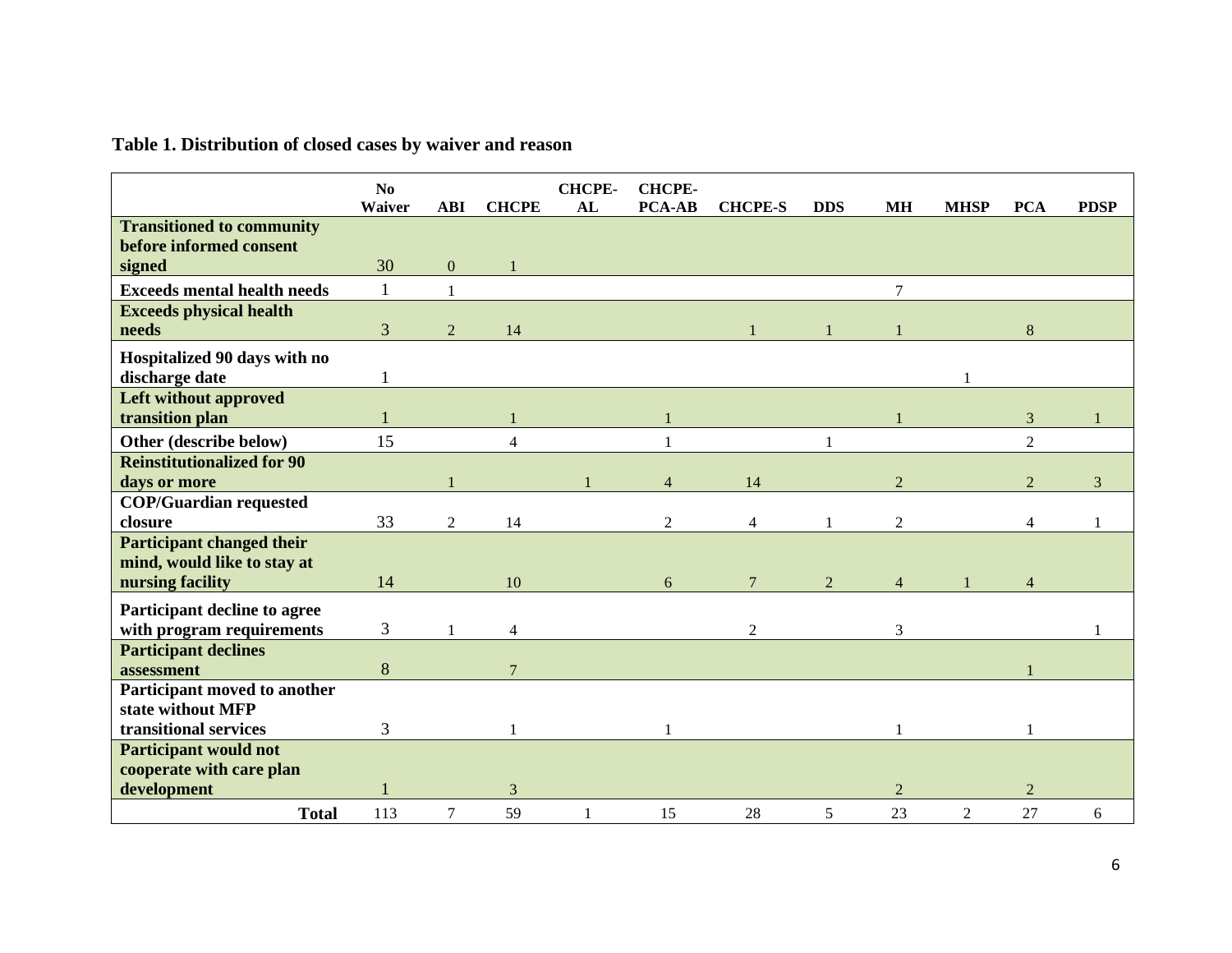### **Transition challenges of closed cases**

During the first half of 2012, individuals whose cases were closed had multiple transition challenges, the most common of which were: physical, mental health, engagement and waiver issues (Figure 5). More specifically, such challenges included: lack of awareness or unrealistic expectations regarding disability or needed supports, lack of independent living skills, disengagement or lack/loss of motivation, inability to manage physical or mental health or illness in community, dementia or cognitive illness, waiting for evaluation, application review, or response from waiver agency/contact, lack of time for transition coordinator to follow up and waiting for response, approval, etc. from MFP office.



#### **Figure 5. Transition Challenges by Type**

### **Analysis by closure reason**

The following sections of this report provide an in-depth analysis of each closure reason. Table 2 summarizes the gender distribution, age, and days from referral to closure of cases closed under each closure reason. Cases closed due to excess physical needs, COP/guardian requesting closure and participants changing their mind were more likely to involve female participants, while cases closed due to the participant leaving without an approved transition plan, declining to agree with program requirements, and not cooperating with care plan development were more likely to be male. Cases where the COP/guardian requested closure had the oldest average age, while cases closed with the youngest average age exceeded mental health needs or left without an approved transition plan.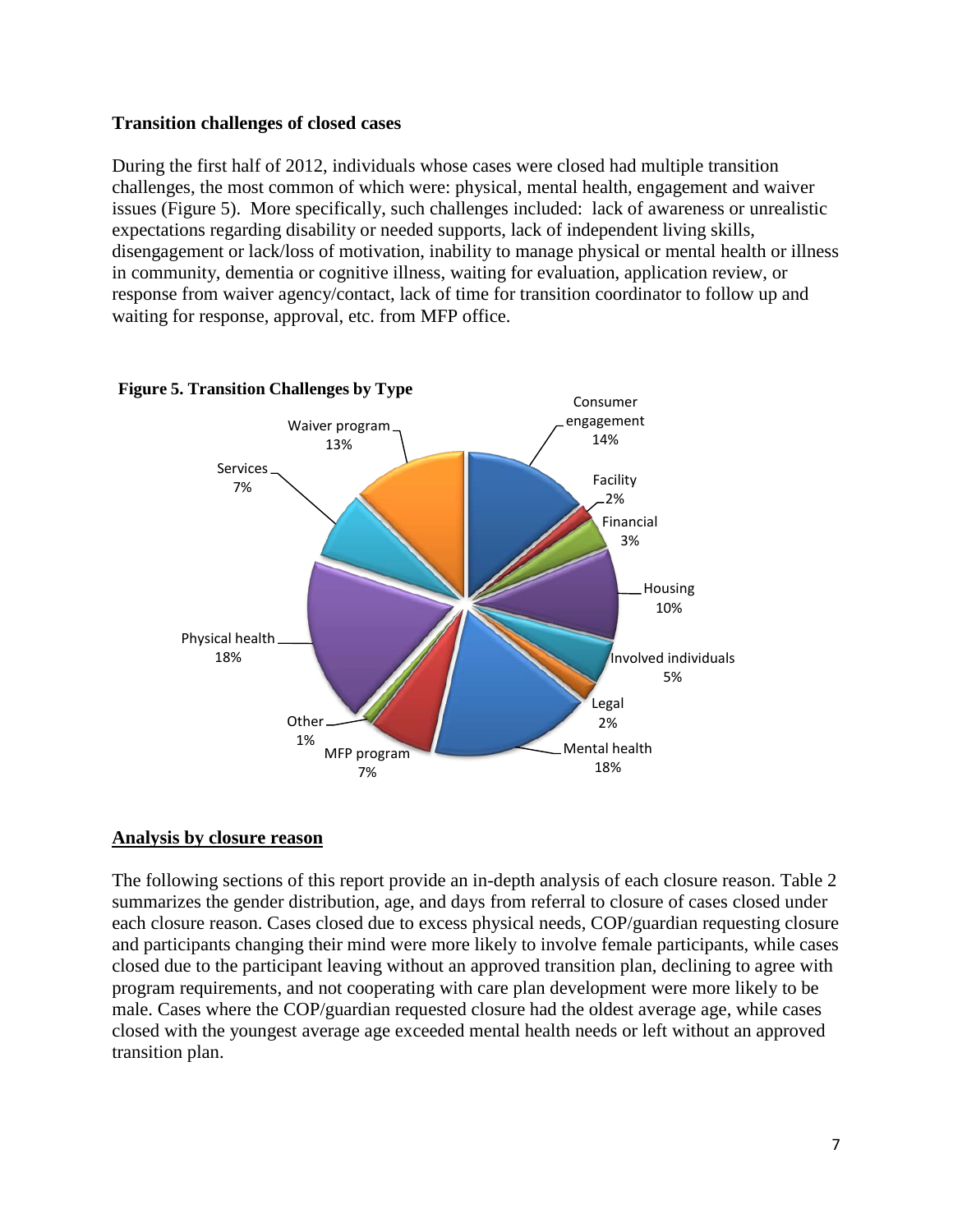# **Table 2. Characteristics of cases closed**

| <b>Closure Reasons</b>                                                        | <b>Closures</b><br>$(N)$ $(\%)$ | Female<br>(9/0) | <b>Male</b><br>(%) | Age<br>Range | Age<br>Average | 65 or<br>older<br>(%) | Range of number<br>of days from<br>referral to closure | Average number<br>of days from<br>referral to closure |
|-------------------------------------------------------------------------------|---------------------------------|-----------------|--------------------|--------------|----------------|-----------------------|--------------------------------------------------------|-------------------------------------------------------|
| <b>COP/Guardian requested</b><br>closure                                      | 63(22)                          | 60.3            | 39.7               | 45-98        | 73.7           | 69.8                  | 8-932                                                  | 247.9                                                 |
| Participant changed their mind<br>and would like to remain in the<br>facility | 48(16)                          | 60.2            | 39.6               | 34-93        | 72             | 71                    | 5-1082                                                 | 250                                                   |
| <b>Transitioned to community</b><br>before informed consent signed            | 31(10.8)                        | 48.4            | 51.6               | 36-86        | 63             | 45                    | $1 - 628$                                              | 83.7                                                  |
| <b>Exceeds physical health needs</b>                                          | 30(10.5)                        | 66.6            | 32.3               | 41-88        | 65             | 56.6                  | 26-1186                                                | 403                                                   |
| <b>Reinstitutionalized for 90 days</b><br>or more                             | 28 (9.79)                       | 57.1            | 42.9               | 25-91        | 69             | 75                    | N/A                                                    | N/A                                                   |
| Other                                                                         | 23(8.04)                        | 69.6            | 30.4               | $7-94$       | 66             | 65                    | 0-887                                                  | 183                                                   |
| <b>Participant declines assessment</b>                                        | 16(5.59)                        | 50              | 50                 | 62-86        | 74             | 87.5                  | $1 - 650$                                              | 167                                                   |
| Participant decline to agree with<br>program requirements                     | 14(4.9)                         | 35.7            | 64.3               | 46-92        | 68             | 50                    | 8-948                                                  | 409                                                   |
| <b>Exceeds mental health needs</b>                                            | 9(3.14)                         | 55.6            | 44.4               | $42 - 60$    | 56             | $\overline{0}$        | 7-807                                                  | 249                                                   |
| Left without approved transition<br>plan                                      | 8(2.8)                          | 25              | 75                 | 21-87        | 56             | 37.5                  | $0 - 522$                                              | 199                                                   |
| <b>Participant would not cooperate</b><br>with care plan development          | 8(2.8)                          | 37.5            | 62.5               | 47-93        | 68             | 50                    | 92-848                                                 | 459                                                   |
| Participant moved to another<br>state without MFP transitional<br>services    | 7(2.45)                         | 28.6            | 71.4               | 44-81        | 62             | 42.9                  | 18-1276                                                | 345                                                   |
| <b>Hospitalized 90 days with no</b><br>discharge date                         | 1(0.35)                         | 100             |                    | 52           |                |                       |                                                        |                                                       |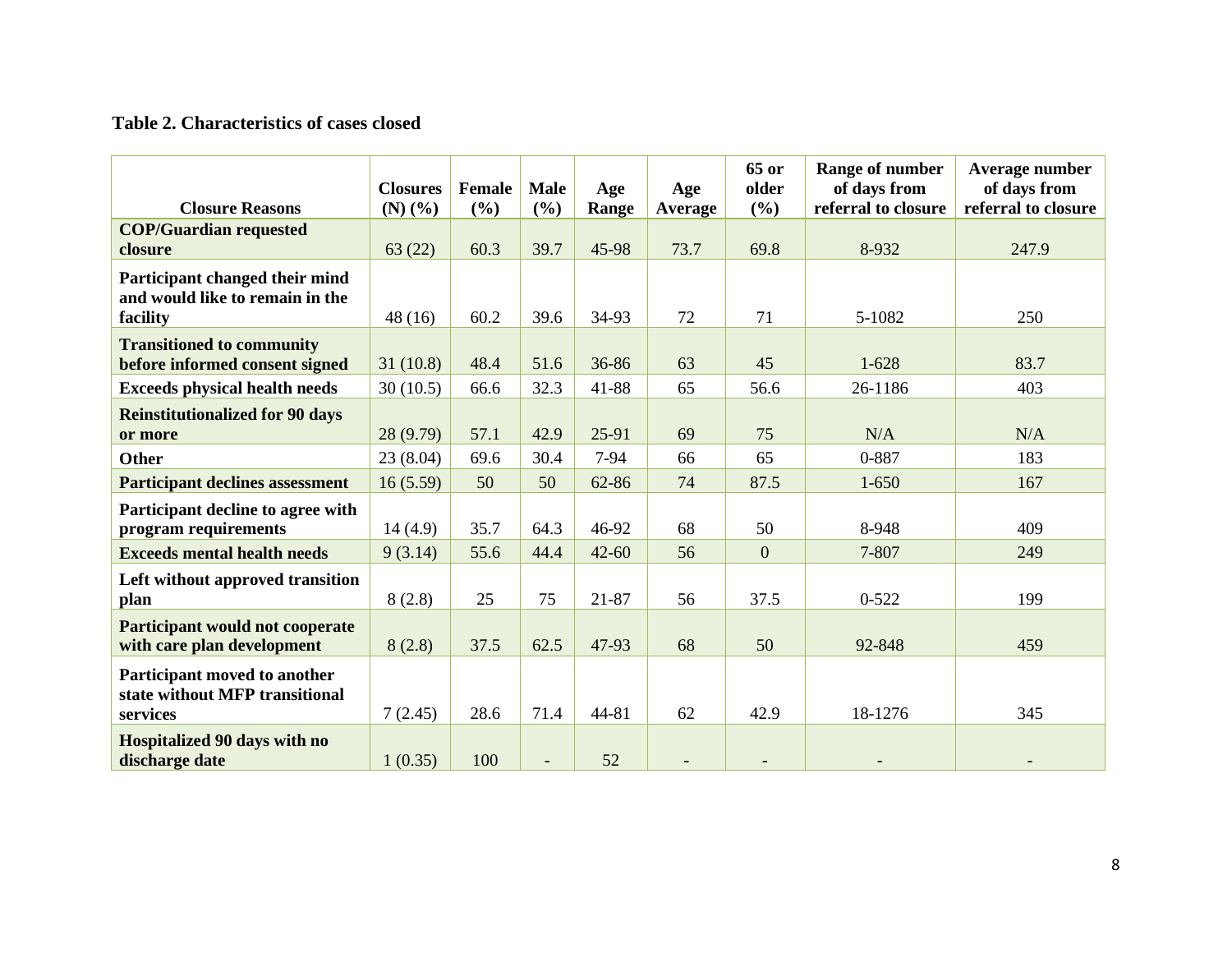# **Withdrawal, COP/Guardian requested closure: 63 closures**

HCBS program: About 32 (50.7%) cases were closed before informed consent was signed and only 10 consumers had care plans approved at the time of closure. The distribution of consumers targeted for the different waivers was as followed: 35 consumers were not targeted for any waiver, 2 ABI, 14 CHCPE, 2 CHCPE-PCA-AB, 4 CHCPE-S, 1 DDS, 2 MH, 4 PCA, and 1 PDSP. The 2 consumers targeted for the MH waiver were denied compared to 4 denials out of the 20 targeted for the elder program.

Challenges and Characteristics: The most common transition challenges of these individuals were physical, engagement and mental health challenges. These included: lack of awareness or unrealistic expectations regarding disability or needed supports, lack of independent living skills, inability to manage physical or mental health or illness in community. Common characteristics of the consumers whose cases were closed under this reason included: dementia, diabetes, behavioral issues and non-compliance with medications, diet, or physical therapy at the nursing home. Many underestimate their physical limitations, and many suffered a decline in health during the process. Most of these consumers were described as needing 24/7 care or supervision according to conservators, relatives, facility social workers or physicians.

The most common reasons for requesting closure were: concern for consumer's safety if living independently in the community; fear by relatives and/or COPs that caring for the consumer will entail too much responsibility; lack of back-up plan as most families/conservators would not agree to be part of it; and past experience of consumer failing to live independently.

*Case 1: "Consumer has history of non -med compliance and alcoholism. Consumer also reported that he would like to cook in the home. COP had informed TC (transition coordinator) that the consumer is not capable of cooking due to forgetfulness and fire risk. Former apartment had multiple carpet burns caused by lit cigarettes […] At this time the consumer's family is not able to participate as the emergency backup system or provide a room in their home due to the presence of minor children; including foster children […] Consumer at this time will not be allowed to rent with the […] Housing Authority due to the unlivable conditions that his recent apartment was left in." 64 year old male consumer with diagnosis of dementia, alcoholism and strokes*

*Case 2: "Although the family is heartbroken they are not able to bring their mother home and feel the n/f can provide the best care. The consumer's elderly children have been taking care of her for 7 years since her multiple strokes and now consumer needs even more care." 98 year old female consumer*

*Case 3: "TC explained MFP and CHCPE services and that consumer could pursue own apartment. Daughter states that the consumer has declined mentally and physically to a point where NF placement is best for him and that her main goal is to move him from current NF to one where the care will be better for him. TC met with consumer in his room and attempted to discuss with him his referral to MFP. Consumer did not understand who TC was and stated that TC should speak with his dtr regarding any questions about his care." 88 year old male consumer*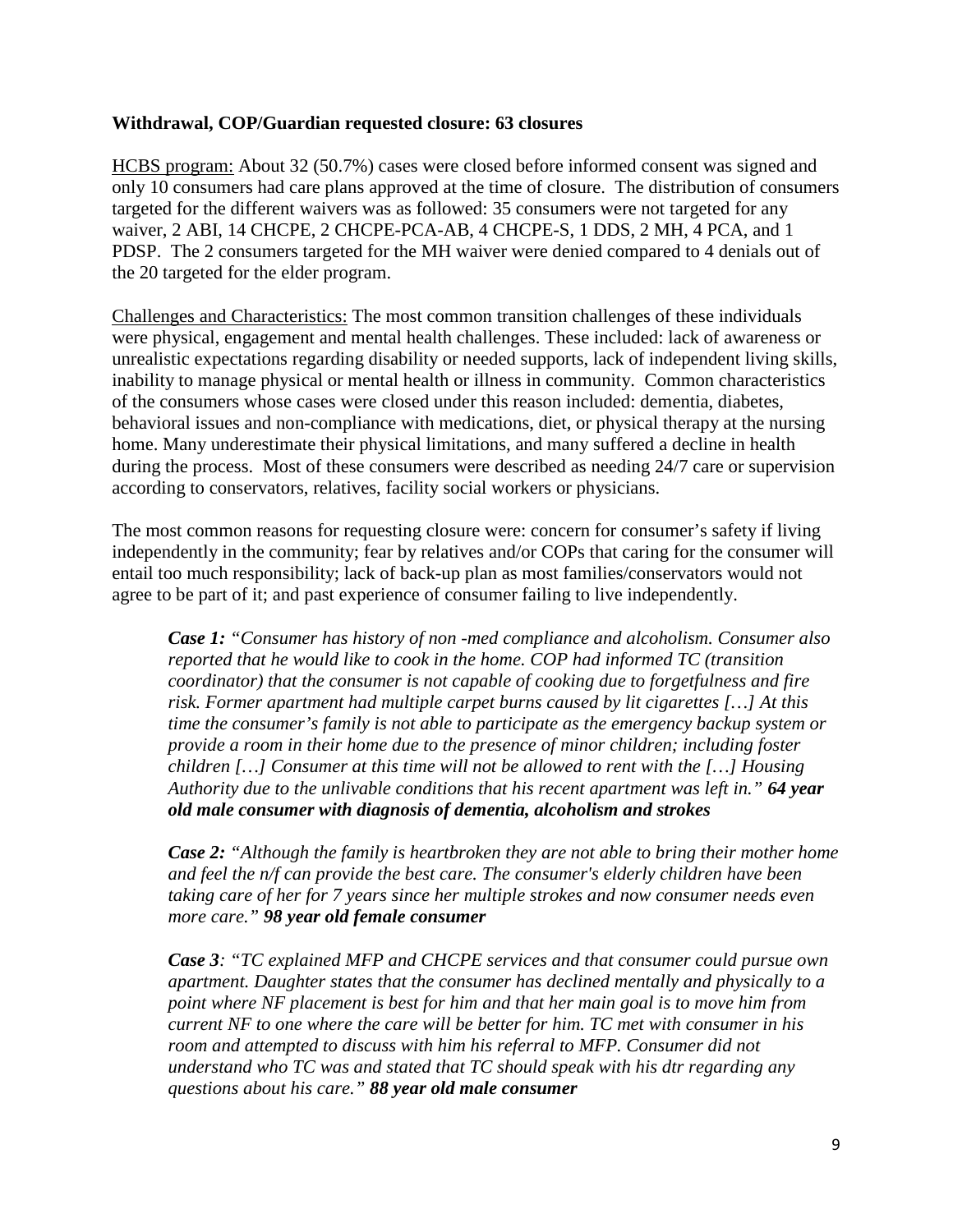*Case 4: "TC received call from [X] confirmed she spoke with COP who has decided to withdraw CL (client) from MFP at this time. [X] reports the decision was made due to inability to provide CL with a safe community option. [X] indicated she is willing to write up document stating she spoke to CLs COPE who made decision that CL should no longer be on MFP at this time. TC asked for document to be faxed to TC." 61 year old female consumer with diagnosis schizophrenia and HIV*

# **Withdrawal, participant changed their mind and would like to remain in the facility: 48 Closures**

HCBS program: More than half of the participants, 32, had informed consents signed before closure and at least 9 consumers had care plans approved at the time of closure. Consumers were distributed into the different waivers as followed: 14 no waiver, 10 CHCPE, 6 CHCPE-PCA-AB, 7 CHCPE-S, 2 DDS, 4 MH, 1MHSP, and 4 PCA. All 4 consumers targeted for the MH waiver were denied, and only 1 consumer out of the 23 targeted for the elder waiver was denied.

Challenges and Characteristics: The most common transition challenges in these cases were physical, mental health, engagement and waiver challenges, more specifically these were: current, new, or undisclosed physical health problem or illness, dementia or cognitive illness, inability to manage mental health in the community and waiting for evaluation, application, review, or response from waiver agency/contact. Participants who decided to withdraw their referral suffered from several health issues, including but not limited to, morbid obesity, anxiety, respiratory and heart problems, and depression. Many of these consumers did not follow through with physical therapy, diet adherence or medication training as recommended by the transition team. Some of these participants changed their minds after talking to their family members and others were never interested in leaving the nursing facility.

*Case 1: "The Rn on the floor reports that the consumer has not worked with PT or OT since before Christmas. The consumer does not get out of bed and does not get dressed. She stated that MH works with him and he is showing no progress at this time. She stated that he enjoys the girls (CNA's) taking care of him. CM and TCS met with the consumer […]The consumer reports that he can't work with PT or OT as he has been sent out for medical appointments in a wheelchair that hurts him and then he is in pain and unable to move. He reports going to two appointments in two weeks. He reports that his body is also not stable enough to participate in PT he says he "Knows his body". TCS stated that the case has been sitting for a long time with no forward progress. TCS stated that TCS could close the case at this time so that TC's or CM's are not requesting more out of him at this time. TCS stated that he could be re-opened if his function increases. The consumer stated that he feels relieved by that statement he doesn't feel so pressured." 68 year-old male with morbid obesity and other co-morbidities*

*Case 2: "Talked to consumer about the program with the social worker. Discussed the risks involved in living in the community and how there was a cost cap to the program*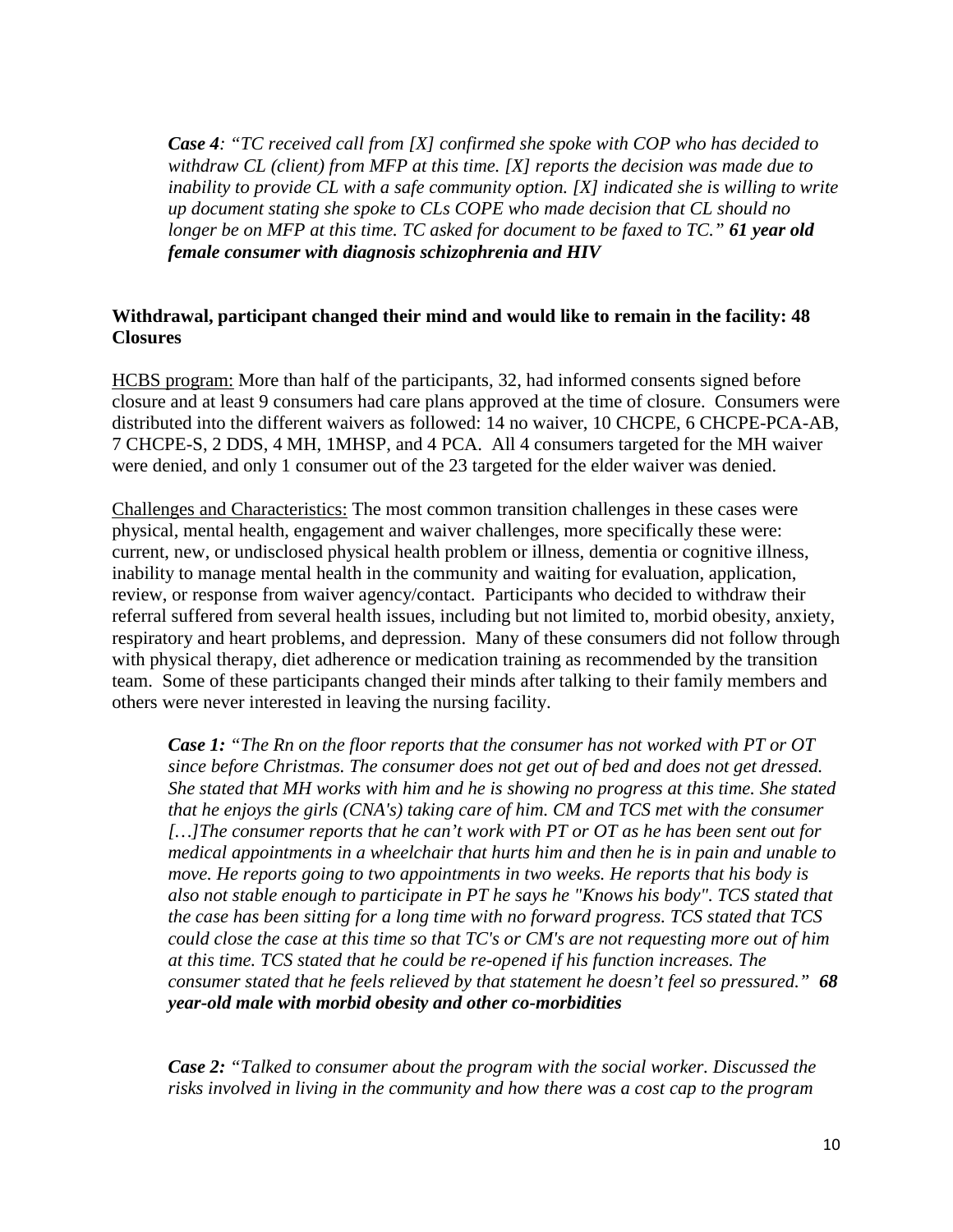*which did not always fit the needs of the consumer. Consumer's family and the social worker did not think that a community placement would fit the needs of this person. She is at the SNF level of care and admitted that at the end of the conversation." 75 year old female* 

*Case 3: "Writer met with consumer this morning at facility. Consumer informed writer, with social worker present, that she did not want to leave facility. Consumer stated that she is not well. Writer replied in the affirmative" 82 year old female*

*Case 4: "Care plan assessment was held. Stressed that she would need to work hard on transfer to be able to fit into a safe plan […]Consumer has made no progress towards becoming independent. She stated she was not interested. Confirmed she is withdrawing from demo." 73 year old female with diagnosis of amputation, morbid obesity, and other co-morbidities.*

*Case 5: "This writer spoke with [consumer's son] prior to meeting who stated that he took consumer to her home for a visit this past weekend to see if this was really what she wanted to do. He noticed that she became very anxious and they had a very long talk and Irma decided that she did not feel safe returning to her old home and would prefer to stay in the nursing facility where she has friends. This writer explained to X that if she changes her mind the case can always be reopened. Consumer signed case closure paperwork." 90 year old female with diagnosis of generalized anxiety disorder, spinal stenosis, depressive disorder, and other co-morbidities.* 

### **Closed transitioned to community before informed consent signed: 31 closures**

Very limited information was available about consumers in this category. Most consumers had transitioned by the time transition coordinators attempted to contact them, which for many was about three to four months from the date application for the program was completed.

*Case 1: "…Nurse Reviewer from the MFP Central Office called the CLS to inform the CLS that she spoke with the consumer's daughter as of today and learned that the consumer discharged from the SNF on 4/3/2012 due to poor health care received. As of 4/10/2012 through 4/24/2012 the consumer has been admitted to Yale Hospital for different medical exacerbations a few times already. The consumer's daughter informed [nurse reviewer] from MFP that she is looking into in-home services for her mother at this time because she does not feel comfortable placing her mother in another SNF due to her mother being in several SNF over the course of the year" 83 year old female*

*Case 2: "CLS called the client and was informed by the client that she was being discharged from the facility as of today. I asked the client was there any in-home services she may need once she settles in at home. The client informed the CLS that she will need a companion/homemaker to assist with cleaning the house and to have company. I told the client that I would look and see what is available to her in the community and I would call her with some information." 59 year old female*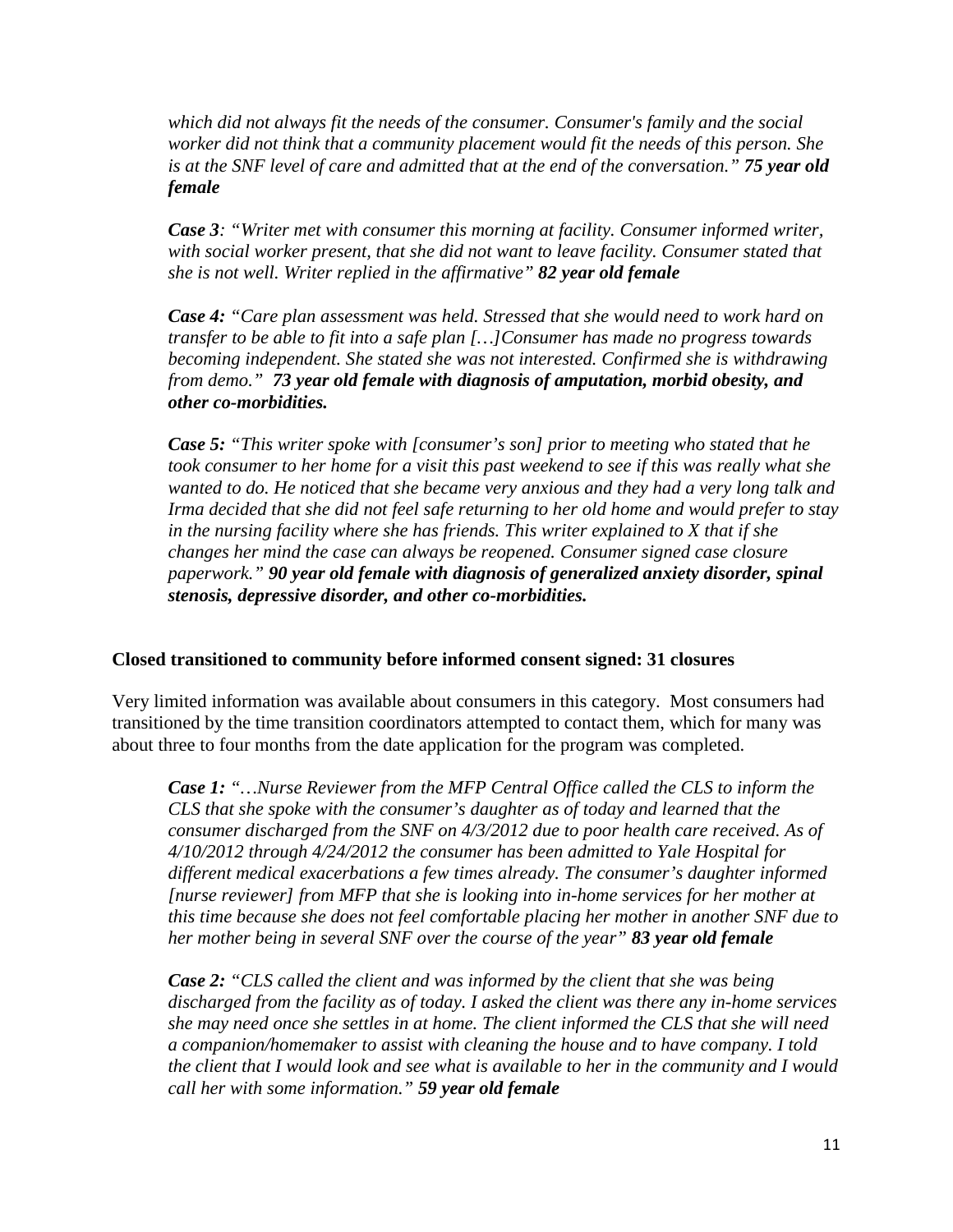#### **Closed, exceeds physical health needs: 30 closures**

HCBS programs: 27 consumers had signed the informed consent and 7 consumers had approved care plans at time of closure. The distribution of the consumers into the different programs was as followed: 2 ABI, 14 CHCPE, 1 CHCPE-S, 1DDS, 1MH, and 8 PCA. 10 out of the 15 consumers who applied for the elder waiver were denied, 3 of 8 consumers who applied for PCA were denied and the mental health waiver was also denied for the one consumer who applied.

Challenges and Characteristics: As expected most consumers in this category had a physical challenge to transition, mainly, inability to manage physical health or illness in the community; waiver related challenges were also common, more specifically, waiting for evaluation, application review, or response from waiver agency/contact and delay in neuropsychiatric evaluation; also common were housing, engagement and mental health issues. These cases were characterized by the need for 24/7 care, lack of family or informal support in the community, a decline in health during the transition process, and inability to independently manage personal care assistants. Many of these participants suffered from dementia and/or other debilitating conditions such as multiple sclerosis and heart conditions.

*Case 1: "I met with the family last Tuesday and it's clear, they don't want to be responsible for consumer's care. They do not mind assisting but not to be a backup/primary care person should an emergency come up. Also, they feel that they cannot train aides on how to use a lift and do not want to use the lift themselves, since they feel that they are not qualified enough to use a lift." 69 year old female with diagnosis of Alzheimer's disease, diabetes and stroke*

*Case 2: "Received call from social worker at DSS in Bpt. said he doesn't think he can approve [consumer] for the PCA waiver. She will need help with 5 of her ADL's, can eat on her own but nothing else. Needs help with toileting which will be an issue during the overnight hours, also does not have family to live with or help with her care" 54 year old female with diagnosis of chemical dependency, stroke secondary to chemical dependency and depression.* 

*Case 3: "It seems that there are some very real concerns about consumer being able to be discharged safely into the community. Contrary to what client tried to convey to us, he is total care. He does need someone to help him bathe, but consistently will wear soiled clothing sometimes for several days. There are times that he refuses to get out of bed. His memory, it seems is much worse than he conveyed the other day… There is mild depression, but no suicidal ideations. The Doc administered CAGE which is an alcohol screening test. The results indicated that client has at risk of becoming 'greatly disabled should he return to the community to live independently primarily due to the likelihood he would resume excessive alcohol consumption'… Based upon this information, I do not feel that a safe discharge plan can be developed and I intend to recommend to my supervisor that this case be closed. I will send notification to the client" 43 year old consumer with diagnosis of acquired brain injury*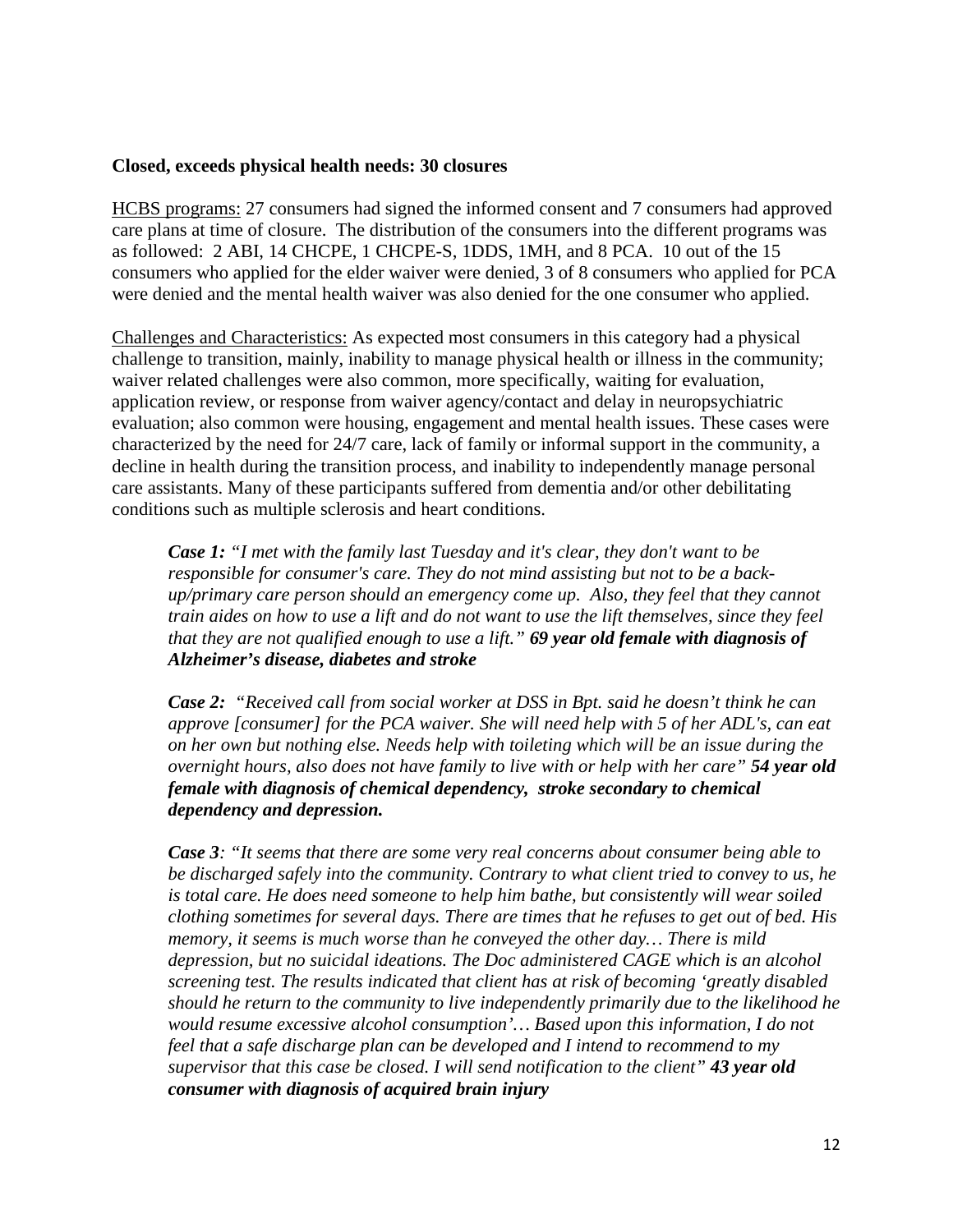#### **Re-institutionalized for 90 days or more: 38 closures**

Challenges and characteristics: The consumers were targeted for the different HCBS programs in the following manner: 1 ABI, 1 CHCPE-AL, 4CHCPE-PCA-AB, 14 CHCPE-S, 2 MH, 1 MHSP, 2 PCA and 3 PDSP. Consumers had multiple challenges for transition, although they all did transition for some time prior to their re-institutionalization and closure. The average number of days elapsed between referral and transition for these consumers was 202.8 days with a range of 20 to 572 days. Additionally, the average number of days elapsed from the transition to closure date was 309 days with a range of 95 to 588 days, with 13 (46.4%) of the participants being reinstitutionalized within six months of transition. The challenges were all recorded before transition, not at the time of re-institutionalization. These challenges included but were not limited to physical and mental health problems, services and waiver related issues, and engagement issues. More specifically, these challenges were: lack of awareness or unrealistic expectations regarding disability and needed supports, lack of independent living skills, dementia or cognitive issues, current or history of substance abuse or dependence, lack of PCA, home health, or other paid supports, and waiting for evaluation application review, or response from waiver agency.

These consumers were characterized by experiencing various adverse events after having transitioned including loss of caregiver in the community. For example, a consumer's husband who was caring for her in the community passed away and the consumer's daughter decided to place the consumer back in a nursing facility. Another consumer's caregiver abandoned the apartment leaving the consumer alone until he was found and taken to the hospital due to abuse and neglect. Most consumers also experienced a health related episode such as pneumonia which often led to a hospitalization followed by nursing home admission. Many consumers experienced a fall at their community dwelling upon transition, for example, one consumer fell during the night and was found the following day by the nurse after having spent eight hours on the floor. Finally, at least two consumers had drug related issues and were hospitalized after having been found intoxicated.

*Case 1:* "*Called consumer's apartment and the OT person answered. He was very concerned about the lifestyle of this consumer - his bed is wet, he cannot ambulate, had been using an unsafe rolling seat and appears to be in a weakened state. Called his CM to discuss this situation and she reiterated that he signed a "risk agreement" and that I would be surprised how many people live like this gentleman does. She said that he is not a harm to himself and won't take any more time offered him. He has the right to make poor choices. Writer called New X and the supervising nurse was also very concerned about this situation. She said that someone should always go out ahead of the transition and make sure that everything is O.K. and functional for the person returning to an apartment of his/her own […] DSS called to say that a nurse found consumer laying in a pool of urine with high blood pressure - he had fallen two times. He is at Hartford Hospital. 75 year old male consumer with diabetes, renal failure, and cardiac compromises*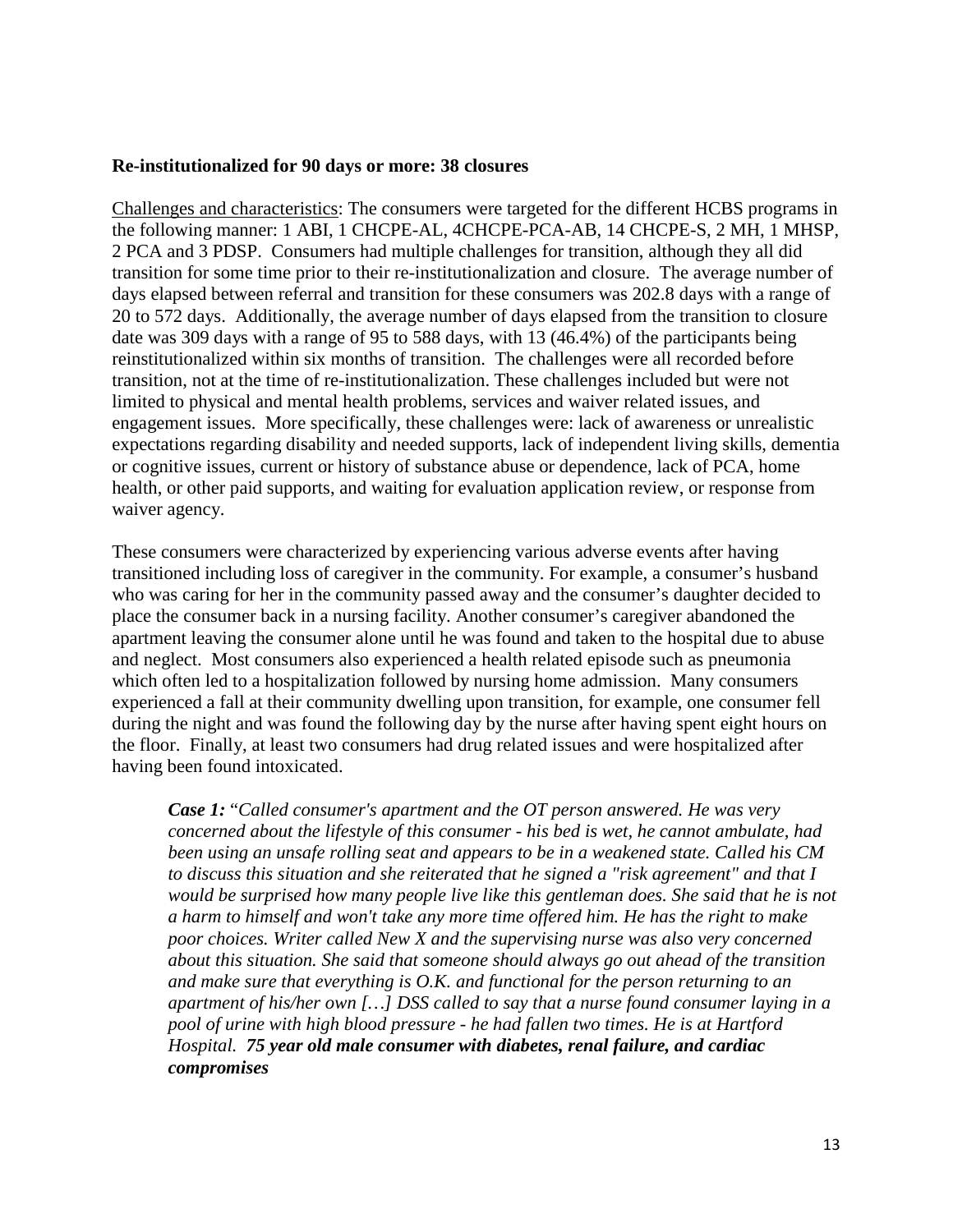*Case 2: "07-19 On July 08, TC received phone call from said consumer's daughter. She stated her father died on July 06. She stated she does not really know what to do with her mother, the consumer she requires too much care for her and she is sick herself. Writer stated to her that MFP could increase her services. Daughter stated her mother gets up many times during the night to go to the bathroom. She could spend a couple of nights but she would not be able to sleep. TC called the consumer's case manager. Writer stated to her that the consumer's husband and caretaker have died. CM stated she would increase her service in the home. On July 19, 2011 writer received phone call from CM, she stated that said consumer retuned to facility. She stated that even with the increase service in the home it did not work out. The consumer's daughter had a break down and the consumer was returned to the nursing home on July 10-2011. 87 year old female consumer* 

### **Other: 23 closures**

The most common reason cited for closing a case was eligibility issues related to the individual not being active on Medicaid, for example, having Medicare as a paying source for their nursing facility stay or having to sell assets such as a house in order to be eligible for Medicaid. One consumer changed her mind and should have been coded accordingly; others were referrals from Ascend, which determines level of care of nursing home residents. These individuals were referred due to the possibility of being denied long term services at the nursing home at their upcoming Ascend evaluation, but once they were granted nursing home level of care they withdrew from the program and should have also been coded as changed their mind. Other cases cited reasons such as not being able to contact consumer's conservator, having transitioned to a residential care home without MFP services, having legal issues such as being arrested; and perception that discharge to the community would be unsafe.

Challenges and characteristics: Six individuals had signed the informed consent by the time of closure and one had a care plan approved. The most common transition challenges of individuals in this category were mental health, physical, housing, and services issues. These challenges included: dementia, previous or current substance abuse, housing modification issues, lack of transportation, lack of paid support staff and lack of substance abuse support services. As suggested by the transition challenges these consumers were characterized by having mental health or cognitive issues, having substance abuse issues and lack of informal support in the community.

*Case 1: "T/C received return call from social worker at snf. t/c reviewed the referral with her. she confirmed she was told by Ascend to make referral to MFP while LTC approval was pending. t/c was informed that LTC was approved. Jessica also confirmed that consumer was not aware of the referral and the consumer does NOT want to leave the n/f. t/c did NOT confirm with consumer since consumer is NOT aware of the referral. t/c changed status on web, recommended closure on web and notified team lead to close" 75 male consumer*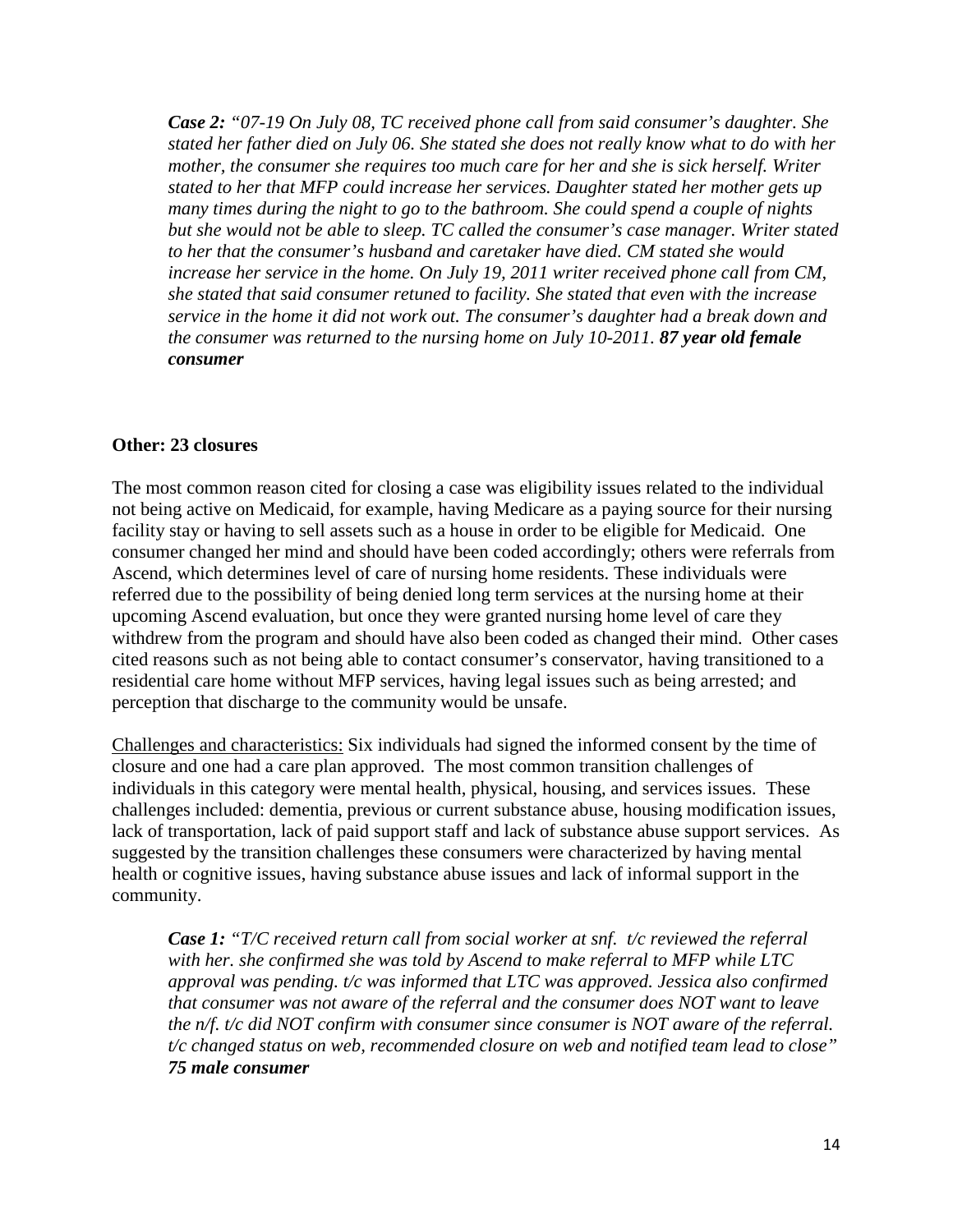*Case 2: "Tel. call to facility, social worker reports consumer's husband does not want consumer back home. Consumer needs 24 care and has behaviorial issues. SW states consumer cannot communicate by phone. SW stated since consumer said "yes" to wanting to go home, she sent the MDS referral to MFP. CLS explained to SW consumer would need to be on T.19 in order to qualify for MFP. CLS to follow up with spouse. Tel. call to spouse, confirms he does not want consumer to return to his home. Spouse states consumer is dependent with all IADL's …Spouse reports he has durable POA for consumer. Spouse also reports consumer will not be eligible to apply for T.19 for approx. 1 yrs. Consumer has LTC insurance and has assets. Spouse saw elder law attorney and transferred his home and other assets in his name. CLS explained role and informed spouse will report information to MFP CO." 77 year old female consumer*

### **Withdrawal, participant declines assessment: 16 closures**

Challenges and characteristics: At least seven participants had signed the informed consent before case closure; as expected, none of the consumers had an approved care plan. Many of these consumers had engagement, housing, mental, physical, MFP and waiver related transition challenges, mainly the inability to manage mental/physical health/illness in community, lack of independent living skills, and waiting for response, approval, etc. from MFP office. Some of these consumers stated they had never wanted to move to the community, many had mental health problems and many had family or conservators who did not support transition to the community. Finally, some of these consumers considered too much time had elapsed from time of application to being contacted by the transition coordinator.

*Case 1: "DSS SW met with consumer to conduct eval on 11/3. Today she left VM that she received a call from fac SW reporting that consumer has changed his mind and does not want to participate in MFP. She has sent a withdrawal form to him and will close the case when she receives the signed document." 63 year old male with diagnosis of depression, anxiety, and other co-morbidities*

*Case 2: "I met with X to complete the intake/waiver paperwork. X stated she is not interested in moving into the community. She was curious about the program and only wanted information. I explained MFP program and the transition process. I talked about some of the MFP success stories with hopes of alleviating any fear X may have. X insisted she does not want to move nor did she express she wanted to move" 82 year old female* 

*Case 3: "TC received a VM from care manager … According to [care manager], the consumer refused the assessment for the CHCPE waiver on 1/25. Care manager stated that the consumer has "different expectations of the program and has misunderstood what he has been told". Naomi informed this TC that she will be closing the consumer's case. This TC also contacted the SW at Westfield Health & Rehab. SW confirmed the consumer's refusal to do an assessment. This TC asked SW what the consumer has discussed about his expectations. According to SW, the consumer thought that he was going to have all the services that he wanted. For example, SW stated that the consumer*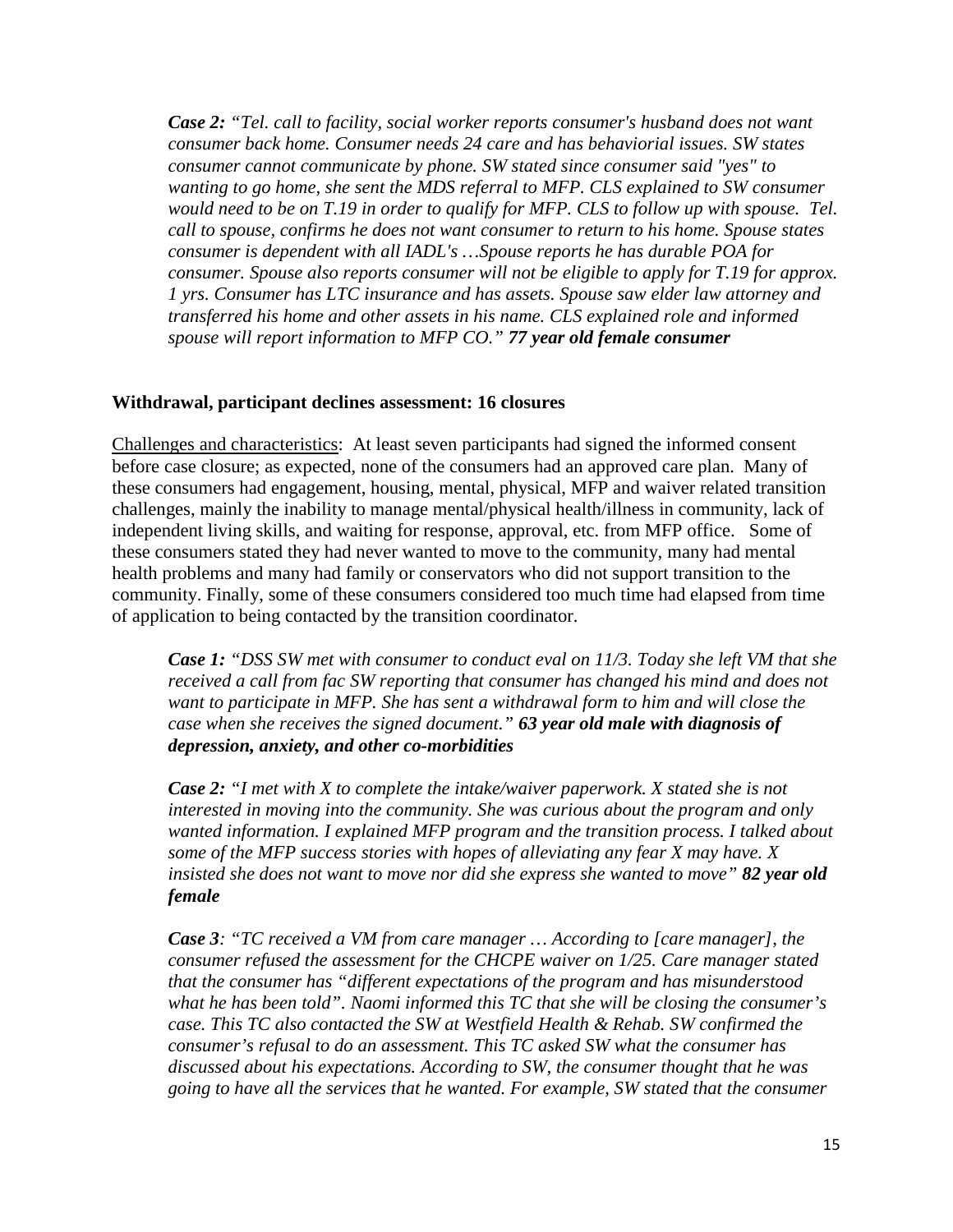*thought he would have someone to prepare him three meals a day. SW stated that the consumer is capable of doing many things for himself such as preparing his breakfast. After speaking to the SW, this TC contacted the consumer directly. TC confirmed the refusal with the consumer and asked consumer if he wanted to participate in MFP. Consumer stated no. After the information obtained from the care manager, SW and the consumer, this TC will be recommending closure at this time" 77 year old male* 

# **Withdrawal, participant decline to agree with program requirements: 14 closures**

Challenges and characteristics: All consumers, except for one, had signed the informed consent by time of closure; however, only three had care plans approved. Consumers were targeted for the different waivers in the following way: 3 CHCPE, 1 CHCPE-S, 1 ABI, 2 MH, and 1 PDSP. Consumers had various transition challenges including mental health and physical, waiver and service related, and engagement issues. More specifically, these challenges included dementia or cognitive issues, current or past substance abuse or dependence, lack of paid support staff and lack of mental health services or supports. The cases closed under this reason were characterized by unsuccessful attempts to communicate with the consumers' conservators and therefore not being able to move forward with the process; in addition, some consumers refused services in the community, and other consumers did not follow through with signing required MFP paperwork or other requirements such a neuropsychological evaluations.

*Case 1: "Spoke with nurse whom reported that she did go and visit with consumer. Stated that she had several concerns. Consumer had stated to her that he wanted to go back home to drink and continue to be non compliant. She stated that she spoke with COP and she stated that she was relieved that there were others that felt he would not be appropriate to leave the facility. Nurse stated that she found him not to be eligible. Made him an assessment only. TC will recommend closure." 69 year old male consumer with diagnosis of personality disorder, major depression and anxiety*

*Case 2:"This Tc spoke with consumer this afternoon. He thanked for me for the services that were provided by all team members, when assisting him with his transition to the community. He would just like to live by himself and feels that he does not need the services of the state, since he figures that the state will save 50,000 a year from not serving him. He just feels that over the past few months, he never left the NF, since people are always checking on him and wants to "live life" to the fullest and that is doing what he wants to do and when he wants to do thing, which require no assistance overseeing from another person. Tc stated, he understood but tried to explain the challenges […] Tc asked consumer to call him if he should change his mind and he could always call CDR, should he have questions about services in the future. Tc will notify DMHAS about his conversation with consumer and will request closure on his case." 65 year old male consumer*

*Case 3: "I asked what he was going to do after the day he would have to leave snf. He does not know. I advised him that if the MFP paperwork were signed almost two months ago, there might have been a possibility something could have been available for his*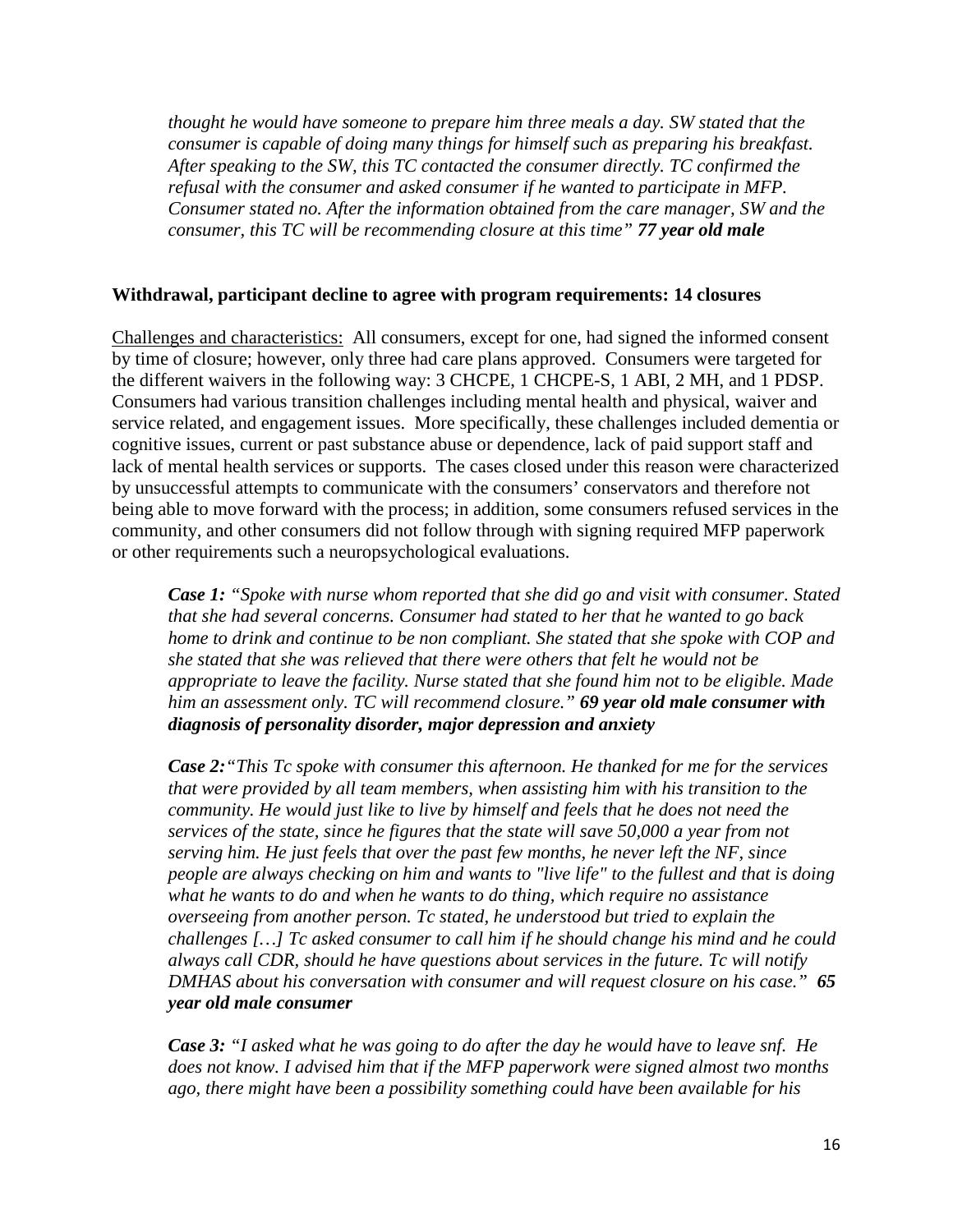*discharge – however, in nearly two months the signatures were not obtained, I noted that I do not believe he was interested in MFP, preferring to live at the facility instead. I said I was sorry for the fire, and my final point to consumer was that there are persons living in nursing homes that desperately want to be discharged. He made no comment beyond he 'needed more time'. I said goodbye, and left." 60 year old male consumer*

*Case 4: "TC explained to consumer why he would not be eligible for the MFP program. She stated that since he is unwilling to do a pool trust his income is too high. Consumer stated that he could not afford a pool trust for \$1,000 and mthly fees to maintain it. TC explained that is why she had [X] from Plan of CT to come out in order to explain how he could benefit from the Pool trust…TC indicated that she was recommending closure of consumer's case due to the fact that the consumer refused to do a pool trust and that his income was too high which made him ineligible for MFP." 92 year old male consumer with diagnosis of chronic heart failure, depressive disorder, hypertension and other comorbidities.* 

### **Closed, exceeds mental health needs: 9 closures**

Challenges and characteristics: Except for two cases, all cases were closed after informed consent signed, almost all consumers were targeted for the DMHAS waiver and all were denied. Consumers had multiple transition challenges including: inability to manage mental health/illness in the community; current or history of substance abuse; lack of mental health services supports; lack of alcohol, substance abuse, or addiction services; lack of independent living skills; and lack of awareness or unrealistic expectations regarding disability or needed supports. These consumers were characterized by severe behavioral issues, previous failed attempts to live in the community, lack of informal support in the community, and the need for 24/7 supervision.

*Case 1: "According to consumer COP/COE Attorney who was also present at the appointment, along with consumer's social worker, consumer is not able to safely return to her home in the community. This writer met with consumer briefly who understands English but prefers to communicate in Polish. Per her history when she was out on her own she was impulsive, non-compliant with treatment, and rapidly decompensated and the most effective way to manage these symptoms has been close supervision, monitoring both behavioral and medical issues, and medicating consistently […] Received a call from DMHAS who stated that she assessed consumer and feels like she is misdiagnosed as she feels that she is Bi-polar and not being treated as such. She discussed with social worker, who is working on have Neuropsychological testing done to confirm. At this point she determined that consumer requires 24/7 Care and will faxed disposition to this writer and the nursing facility." 60 year old female* 

*Case 2: "TC explained [to conservator that consumer] was denied the DMHAS waiver program. He explained why and that there was another program, called the PCA waiver program, which might help consumer, while getting mental health services as well. However, it was also explained that consumer would need to have someone to assist her*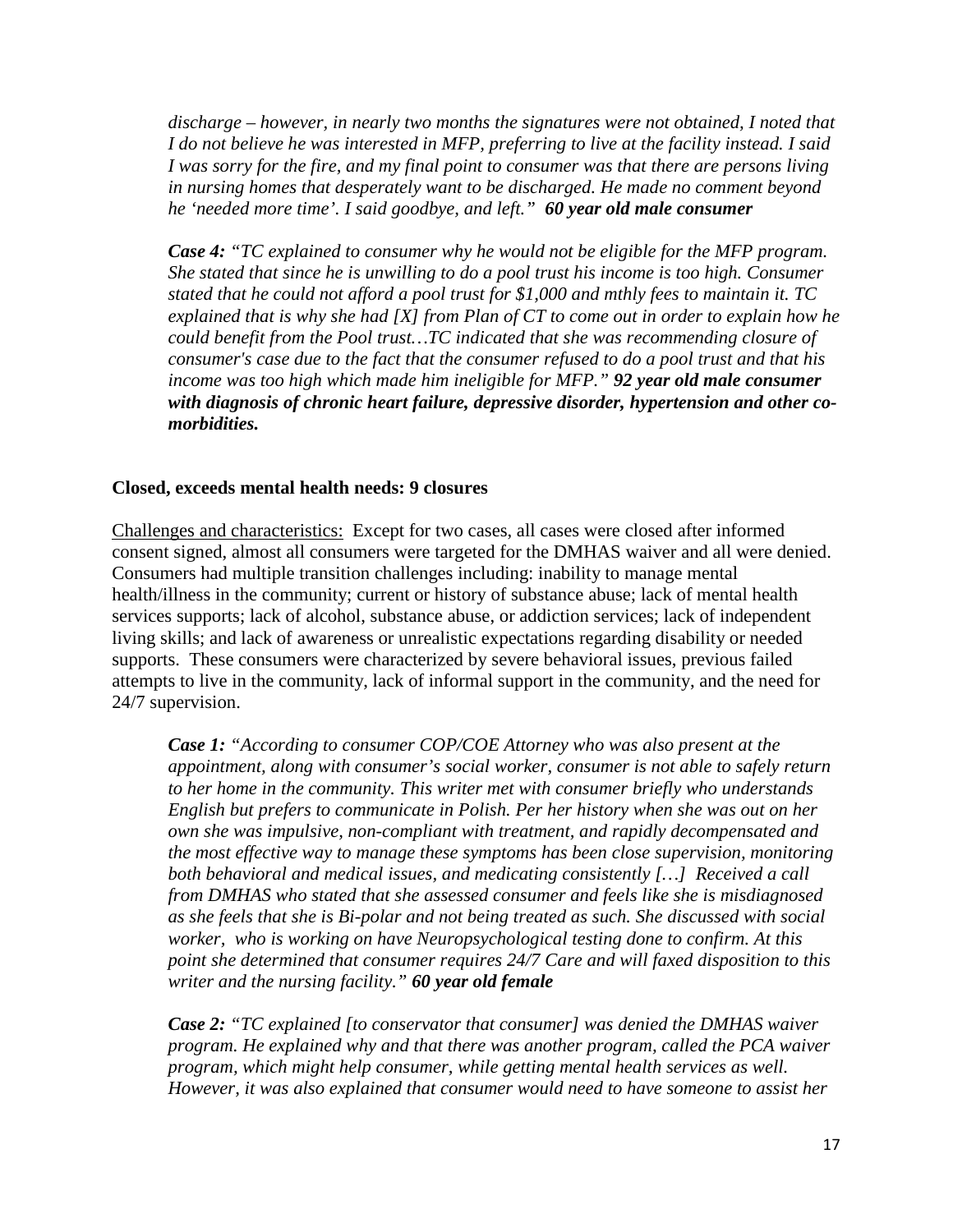*with hiring PCAs, keeping track of hours worked as well as duties that the PCAs would be responsible for, regarding consumer's needs. TC thought that conservator had stated in a prior conversation that the family as well as conservator would not be able to assist consumer with managing her care on the PCA program, if consumer was to be accepted onto the program. Conservator also stated that she receives updates from facility monthly and consumer has tantrums and behavior disturbances, which have to be confronted by staff at facility. Conservator stated, she be interested if there a 24/7 program that would be least-restrictive than the nursing home but at this time, there is not a program and she feels that facility is sufficient in meeting her consumer's needs. TC stated, he would request closure from the MFP office at this time." 59 year old female* 

### **Left without approved transition plan: 8 closures**

These consumers differed slightly on their reasons for having left without an approved transition plan. For one consumer the events were not clear. Two consumers had other plans, one moved to a residential care home and the other moved to an assisted living facility. Two consumers were taken home by their caregivers, one was a 21 year old consumer taken home by his mother and the other one was a fast track 87 year old consumer taken home by her daughter to pass away at home. Two consumers left the nursing facility against medical advice. Finally, one consumer was discharged from the nursing facility due to an Ascend deadline.

*Case 1: "She is withdrawing from the MFP program. She was having a lot of trouble finding a PCA and in the meantime her mother was declining and on hospice so she decided to take her home (to die basically) and was going to private pay for care for her until her last days." From consumer's daughter. Consumer was 87 year old female.*

*Case 2: "On 2/24 Incoming call from consumer stating he is not able to live with his cousin and a discharge would render him homeless. He will speak with the cousin again to inquire if temporary housing could be accomplished until MFP finds suitable housing. On 2/25 incoming call from consumer stating he is not able to temporarily reside with his cousin. Consumer stated he is scheduled to have surgery on 3/15 and does not understand why he being 'kicked out' of the facility. I left a message for facility social worker to return my call to discuss the surgery. On 3/1 Consumer was discharged from the SNF back in 3/2011 without a bed hold. He had the surgery which was scheduled on 3/15/11. Depending upon the need for rehabilitation and his re-admittance to Park Place, another referral will be submitted." 25 year old male consumer*

#### **Withdrawal, participant would not cooperate with care plan development: 8 closures**

Eight cases were closed under this reason, five males and three females. The average age at the time of referral of these consumers was 68 years old, with a range of 47 to 93 years old, half of the individuals were 65 years or older. The average number of days elapsed from referral to closure was 459 days with a range of 92 to 848 days. One consumer in this category exceeded mental health needs, one consumer decided to stay at nursing facility and one consumer left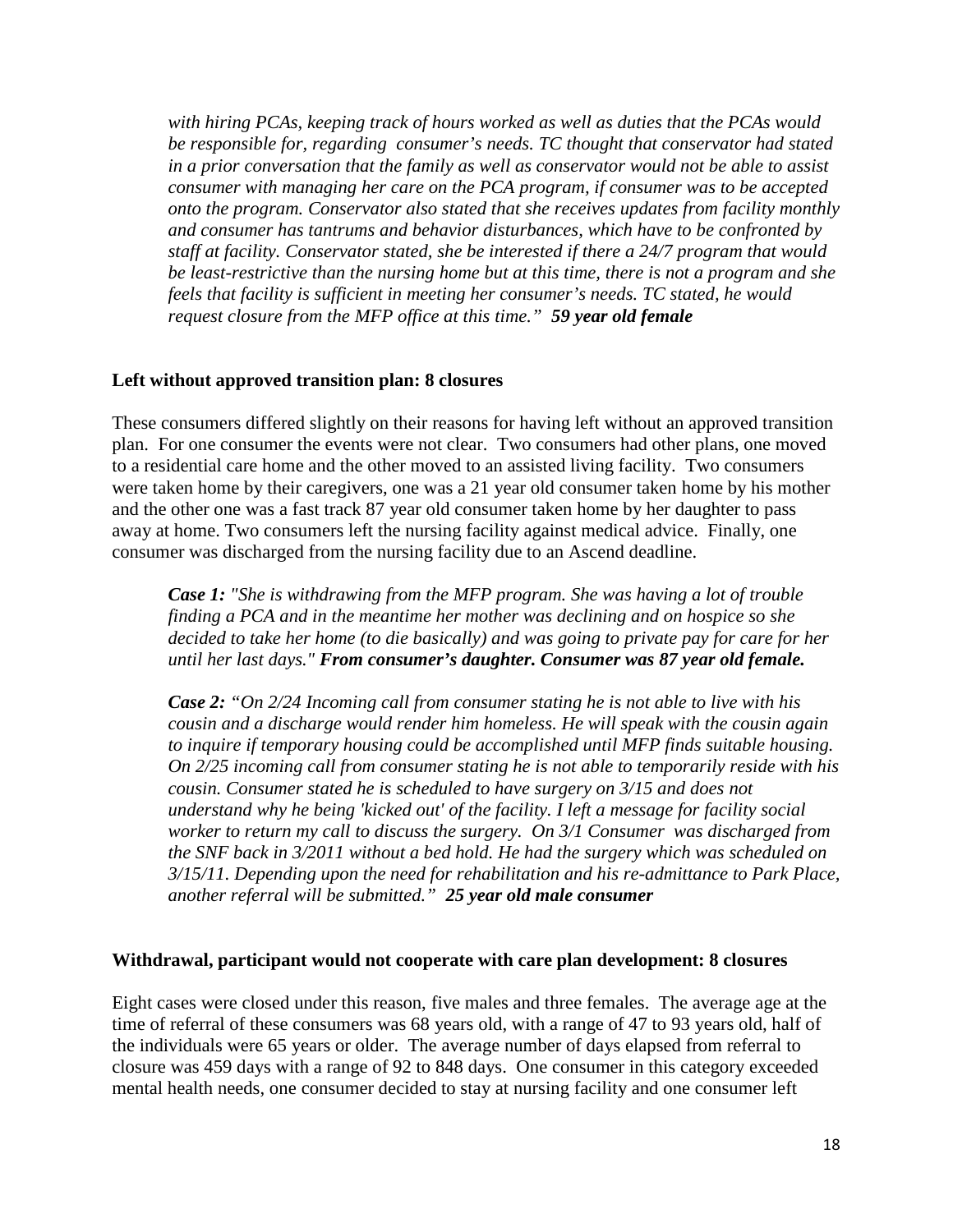facility against medical advice. The other five consumers had different issues including: refusal of 24 hour care, refusal of any assistance in the community, refusal to use Hoyer lift, verbal abuse towards staff, and another consumer was denied PCA waiver services due to lack of need for assistance with daily living activities and inability to manage a PCA; this consumer also refused voluntary conservatorship. Most of these consumers presented various transition challenges, especially, current or history of substance abuse with risk of relapse, inability to manage mental health/illness in the community, dementia or cognitive issues; and many had physical in addition to their mental health challenges; this group also had financial challenges including outstanding debt and insufficient financial resources.

*Case 1: "Met with [consumer], DSS SW and facility SW spoke to [consumer] in regards to moving back into the community. Consumer feels he doesn't need any help from anyone and refuses to hire any PCA's. It was explained that the doctor wouldn't be able to sign off on a discharge he believe to be unsafe. Consumer signed a withdrawal form saying he no longer wants to live in the community." 58 year old male consumer with diabetes and heart problems*

*Case 2: "Spoke with social worker about the conservator question. She said that consumer will not agree to a voluntary conservator and that appointing a conservator on the basis of someone making very poor decisions and exhibiting poor judgment would not be enough to get an appointment. Some days conservator wants out (with inappropriate goals) and other days, he doesn't. We will stilll proceed and see if he can get on the PCA waiver and then get an assessment that will delineate what has to be done. Consumer was denied the PCA waiver services - he has not enough ADLs and was not a good candidate for hiring and keeping track of PCAs." 63 year old male consumer with diagnosis of stroke and amputation*

*Case 3: "TC, FYI, I've completed writing up my assessment for this client and my recommendation to … is that [consumer] is not appropriate for MFP transition to home. This is based on the fact that she requires and has been ordered by the probate judge to accept 24/7 care, but adamantly refuses to let anyone stay with her. She also does not have a BUP, as her only support in the area is her goddaughter, who states she shops for client weekly, but she cannot be responsible for providing care in the event formal services are interrupted." 94 year old female consumer with dementia*

# **Withdrawal, participant moved to another state without MFP transitional services: 7 closures**

The number of days elapsed from referral to closure ranged from 18 to 1276, with an average of 345 days; however, four cases were closed within 73 days of referral. Only three of these consumers presented transition challenges which included lack of PCA, home health, or other paid support staff and waiting for evaluation, application review, or response from waiver agency/contact. No significant process issues were apparent in these cases, it appears the consumers just desired to move to another state.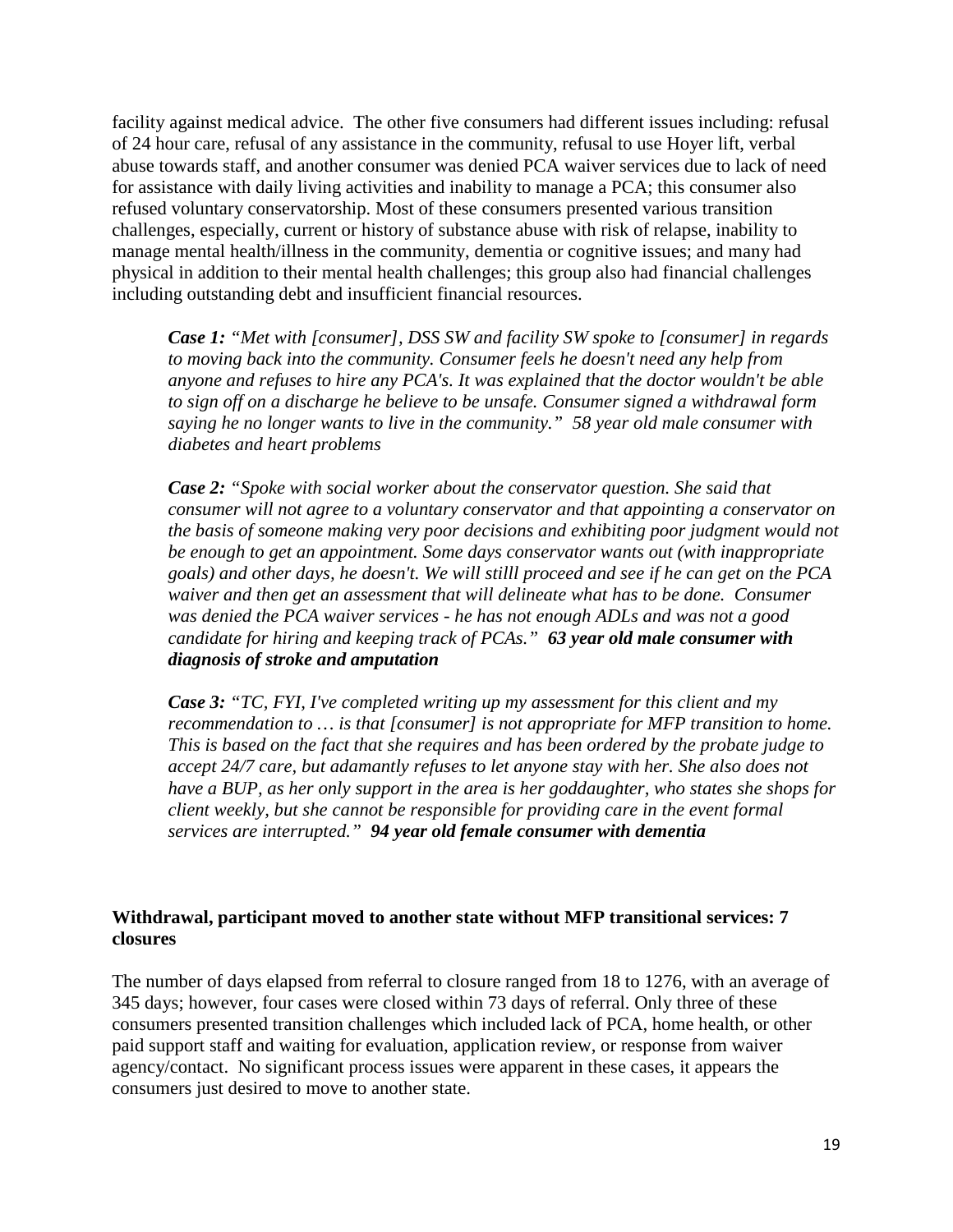#### **Hospitalized 90 days with no discharge date**

Only one case was closed under this reason. The participant was a 52 year old female with mental health issues. Apparently, the participant was not mentally stable as she had frequent hospitalizations; however, she did not qualify for long term care. The transition coordinator did not attempt to contact consumer or conservators for months, eventually finding consumer had been discharged from facility to hospital five months prior to the transition coordinator's call.

#### **Findings from transition coordinator focus groups**

When asked to recall under which categories they were most likely to closed cases, transition coordinators reported conservator or consumer requesting closure and care plan being over cost cap (exceeding physical or mental health needs). Transition coordinators reported the most common issue they encountered during the initial meeting with the consumer was inappropriate expectations about MFP, such as expecting to return to the community within three months or expecting the same services they are currently receiving at the long term care facility. When asked what the main reasons were for consumers changing their minds, most transition coordinators agreed it was most likely due to the time elapsed from referral to initial meeting and the length of the transition process which can take six to 12 months. When asked the same question about conservators, coordinators reported a request for closure was mainly due to a significant decline in consumer's health after referral had been made. Most transition coordinators reported having a conservator opposing a potential transition was not a common situation, unless the conservator is an attorney and the consumer plans to transition with PCA waiver services, which conservators describe as too much work. Finally, almost all transition coordinators reported lack of services and supports to successfully transition consumers with a history or current substance abuse/dependence problem.

#### **Discussion**

After analyzing cases closed between January 1 and June 30, 2012, it is evident the areas in need of improvement are various. With withdrawal from the program due to conservator or participant requesting closure accounting for almost 40% of the total cases closed during this time period, it makes sense to address the underlying issues in these categories. In the case of conservators requesting closure, it would be helpful to develop a system where the family/conservators are not the only viable back up plan; likewise, it is necessary to develop a system in which a third party can manage PCAs in cases where the consumer is unable or the conservator refuses to do so. Finally, for many consumers the lack of PCAs or other paid supports and the lack of transportation were noted as transition challenges; efforts to address these services gaps would benefit those consumers.

Most of the consumers in the categories reported here are 65 years old or older. While the transition coordinators reported not experiencing any major issues when interacting with the